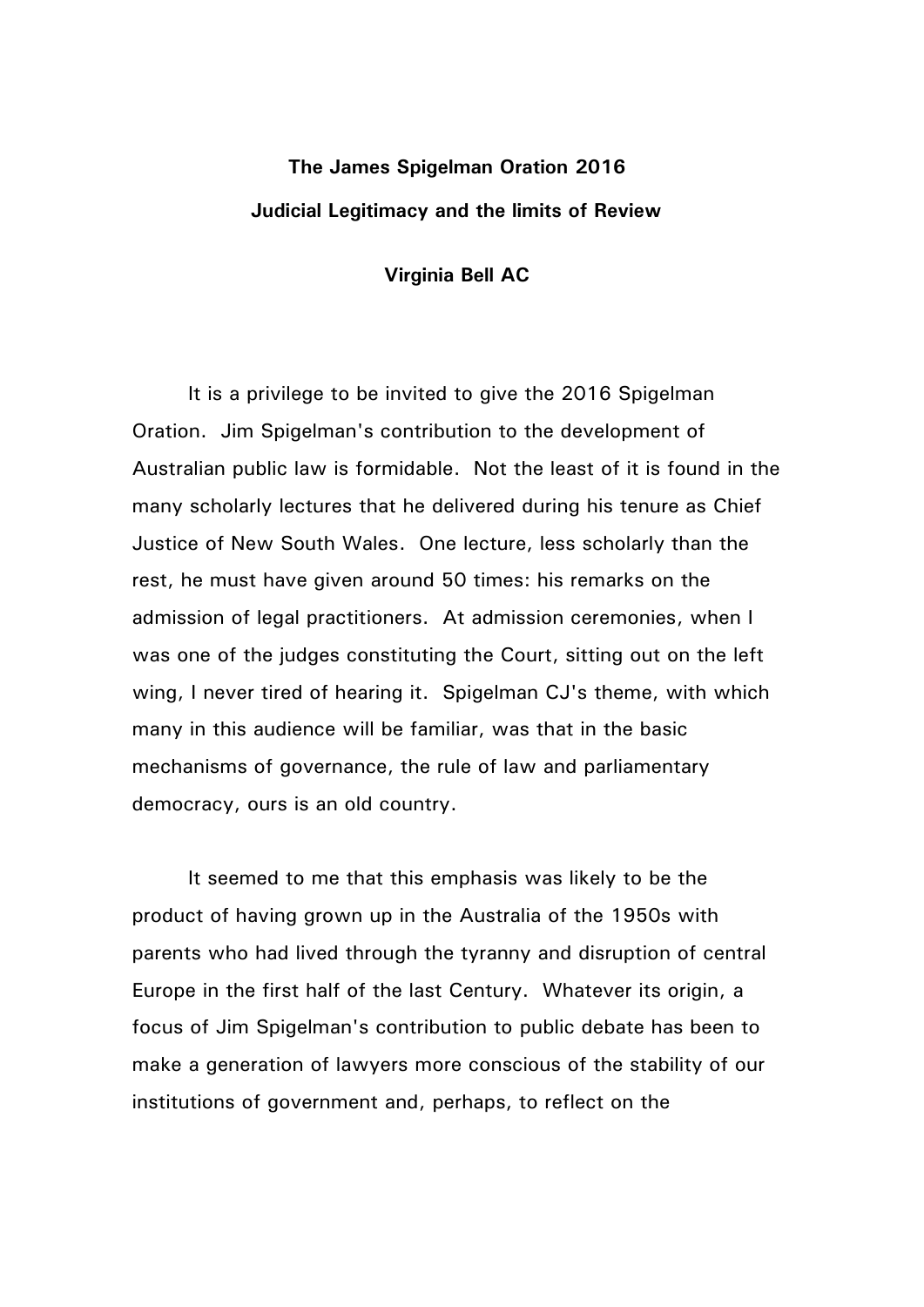mechanisms which foster and maintain that stability. This was the subject of the lecture on what he characterised as "the Integrity Branch of Government"**<sup>1</sup>** , notwithstanding he commenced it with something approaching Trumpian praise for the sumptuary rules of the Chinese Imperial civil service.

The evident contribution of the judicial branch to maintaining the integrity of government is through judicial review. Recognising its constitutional significance, Jim Spigelman's concern has been to caution against overreach. He suggested that courts were apt to find *Wednesbury* unreasonableness too readily, evidencing a slippage from examination of the integrity of the process to mere matters of good administration. He proposed the "Integrity Branch" as a conception in which the case law on judicial review might develop without compromising judicial legitimacy**<sup>2</sup>** .

Against this background, it is with a degree of hesitation that I refer to the reformulation of *Wednesbury* unreasonableness in *Minister for Immigration and Citizenship v Li***<sup>3</sup>** , a decision which Associate Professor McDonald points out is the first occasion on which the Court has invalidated an administrative decision on the

**<sup>1</sup>** JJ Spigelman, "The Integrity Branch of Government" (2004) 78 *Australian Law Journal* 724.

**<sup>2</sup>** JJ Spigelman, "The Integrity Branch of Government" (2004) 78 *Australian Law Journal* 724 at 736-737.

**<sup>3</sup>** (2013) 249 CLR 332.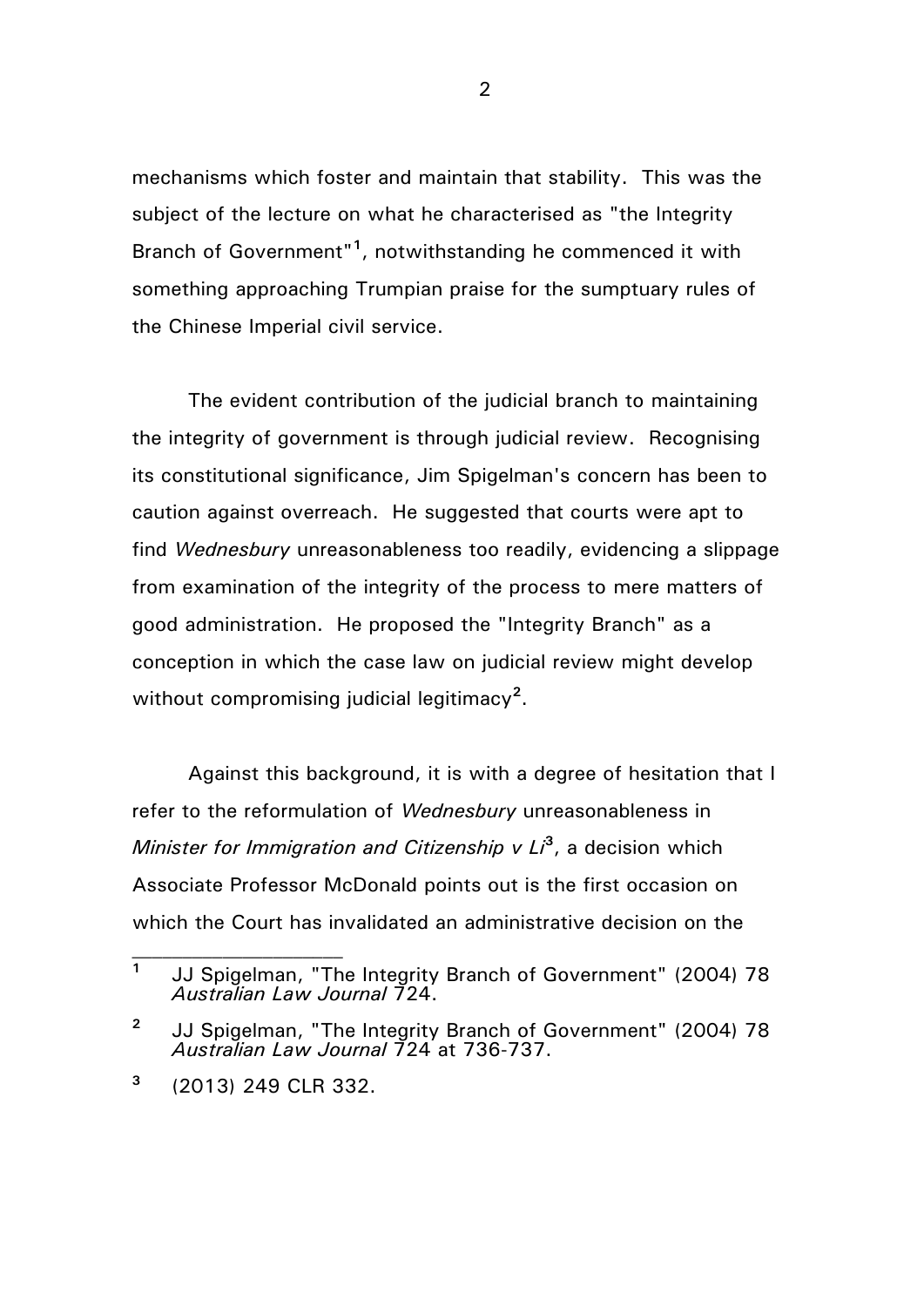ground of unreasonableness for many years**<sup>4</sup>** . Unsurprisingly, it has attracted a good deal of commentary including, most recently, Beazley P's analysis in the context of her comprehensive review of the development of the unreasonableness ground in the Whitmore Lecture**<sup>5</sup>** .

As that review amply demonstrates, the requirement of reasonableness in the exercise of a statutory discretion formed part of the law long before the decision in *Association Provincial Picture Houses Ltd v Wednesbury Corporation***<sup>6</sup>** . The majority's abandonment in *Li* of Lord Greene MR's circular formulation**<sup>7</sup>** in favour of the standard of reasonableness indicated by the construction of the statute, will not, I trust, be seen as ushering in an inevitable slide into merits review. Nor should disavowal that the standard of reasonableness is limited to the "irrational" or "bizarre" be so seen. *Li* may be thought to illustrate the point: the Migration Review Tribunal's decision not to adjourn the proceedings because in its estimate Ms Li had had a sufficient opportunity to present her case may not qualify for either epithet. Nonetheless, with the

**<sup>4</sup>** McDonald, "Rethinking Unreasonableness Review" (2014) 25 *Public Law Review* 117.

**<sup>5</sup>** Beazley, "Judicial Review & The Shifting Sands of Legal Unreasonableness", (12 October 2016).

**<sup>6</sup>** [1948] 1 KB 223 and see *Minister for Immigration v Li* (2013) 249 CLR 332 at 348-351 [23]-[29] per French CJ; 362-366 [64]-[73] per Hayne, Kiefel and Bell JJ.

**<sup>7</sup>** *Minister for Immigration v Li* (2013) 249 CLR 332 at 364 [68].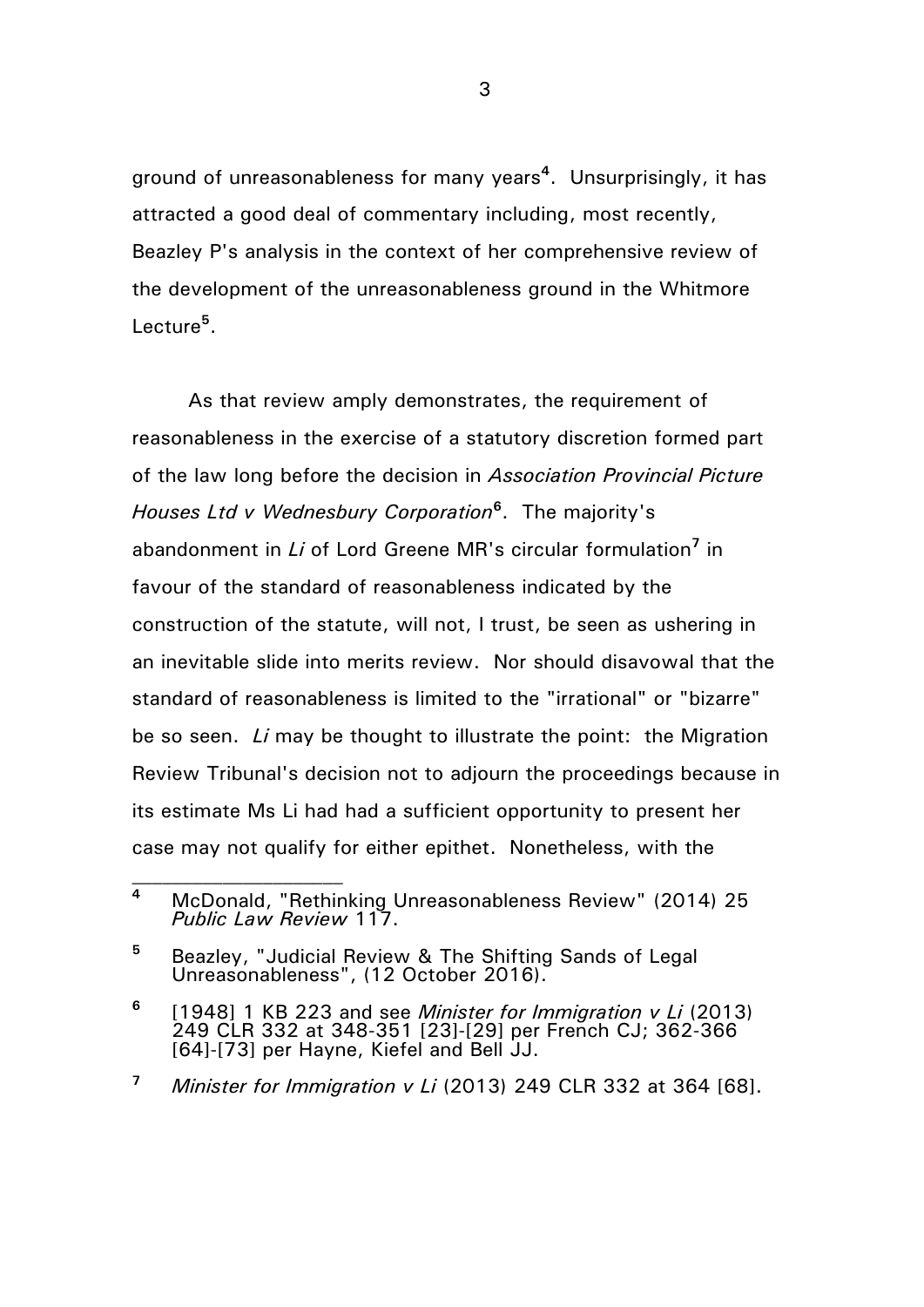exception of Collier J, who upheld the challenge on a view that the Tribunal had failed to properly consider Ms Li's adjournment application, at each level of the hierarchy, each judicial officer seized with the matter found the Tribunal's exercise of its discretion to be legally unreasonable. The conclusion may have been arrived at more readily because the discretion was one with which, as Gageler J applying the *Wednesbury* test observed, courts are familiar**<sup>8</sup>** .

The application of the reasonableness standard to the review of reasons for attaining a state of satisfaction on which jurisdiction is conditioned may present greater difficulty. The majority in *Minister for Immigration and Citizenship v SZMDS* were agreed on the requirement of logically probative material to support the decision-maker's conclusion but were divided on the application of the test**<sup>9</sup>** . Heydon J applying formal logic found it unnecessary to address the question**<sup>10</sup>**. The challenge was to the Refugee Review Tribunal's rejection of the applicant's claim to fear persecution in Pakistan on the ground of his sexuality in circumstances in which he had admitted to having voluntarily returned to Pakistan for a holiday. The want of logic on which the applicant relied was the Tribunal's failure to explain how his sexuality might have come to be known in the course of a short holiday. The entry point in Heydon J's analysis

**<sup>8</sup>** *Minister for Immigration v Li* (2013) 249 CLR 332 at 377 [112].

**<sup>9</sup>** (2010) 240 CLR 611.

**<sup>10</sup>** (2010) 240 CLR 611 at 628[57]-[58].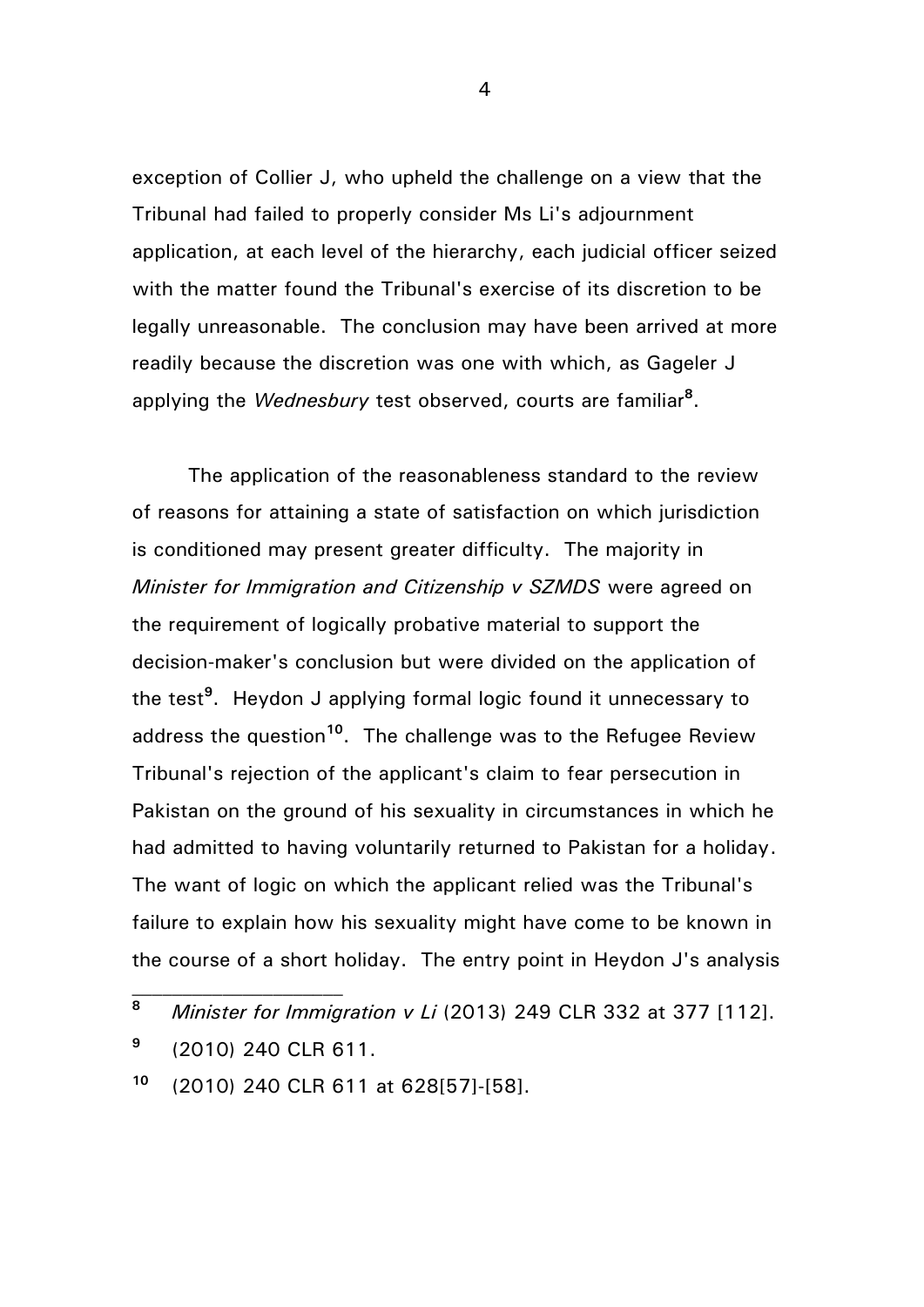was that it was the applicant's case that his sexuality would come to be known at some time following his return to Pakistan. While it may be less likely that it would come to be known in a short period, Heydon J reasoned that it could not be said to illogical for the Tribunal to accept the postulate for the applicant's case. It may be that vitiating illogicality is a concept somewhat more expansive than the rules of formal logic would allow, but as the differing views of Hill J at first instance and Whitlam J, in dissent, in the Full Court of the Federal Court in *Eshetu* underscore so pointedly**<sup>11</sup>**, illogicality will not uncommonly be a matter of opinion.

Earlier this year, French CJ, speaking of the reasonableness standard in administrative law, drew an analogy with Heisenberg's uncertainty principle in mathematics. Up to then my only acquaintance with Heisenberg was through "Breaking Bad", but as I grasped the gist of his Honour's analogy, it was to warn that the shades of meaning of reasonableness "can tempt courts applying it in judicial review to stray beyond their proper constitutional functions"**<sup>12</sup>**. The same concern led Spigelman CJ to remind his

**<sup>11</sup>** *Eshetu v Minister for Immigration and Multicultural Affairs*  (1997) 71 FCR 300.

**<sup>12</sup>** R French, "Rationality and Reasonableness", (27 April 2016, ANU Canberra).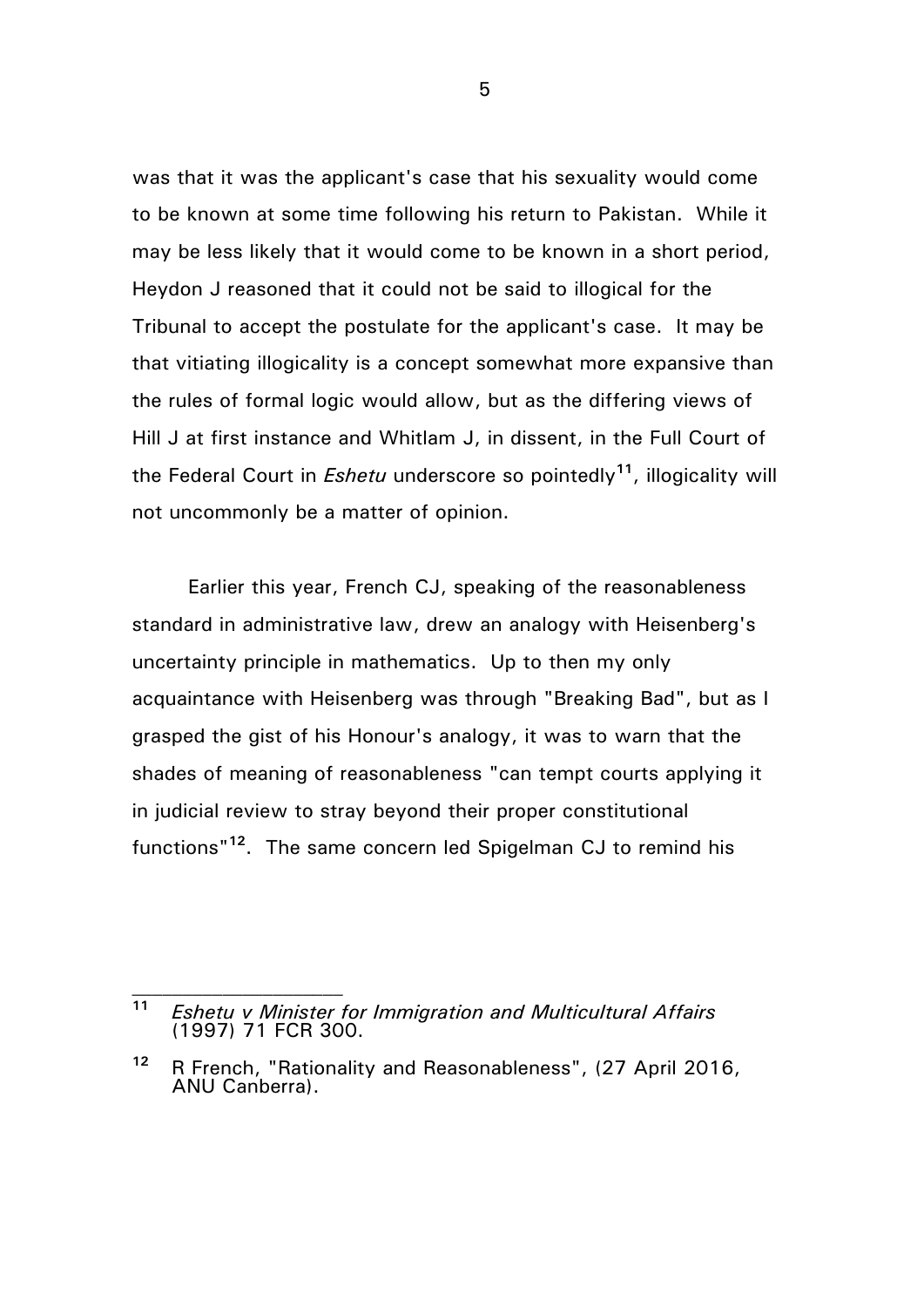Integrity Branch audience that judicial legitimacy is the core of the scope and content of judicial review**<sup>13</sup>** .

In the field of the criminal law Australian courts have resisted the Imperial march of administrative law for reasons which reflect another aspect of our conception of judicial legitimacy. Decisions that come within the umbrella of "prosecutorial discretion": finding a bill of indictment whether ex officio or after committal for trial; offering no evidence; the entry of a nolle prosequi and the election not to call a witness are treated as insusceptible of judicial review. By contrast, for more than twenty years courts in England have reviewed decisions of the Crown Prosecution Service ("the CPS") to prosecute and not to prosecute.

In one respect the difference may be surprising since the power to prosecute on indictment in the Australian jurisdictions has been sourced in statute almost since the earliest days of the colony. Section 5 of the *Australian Courts Act* 1828 conferred power on the Attorney-General and other officers appointed for the purpose to prosecute all crimes cognisable in the courts. It was a power which was described by Stephen CJ as vested in the Attorney-General without supervision, limitation or control<sup>14</sup>. This was conformable

**<sup>13</sup>** JJ Spigelman, "The Integrity Branch of Government" (2004) 78 *Australian Law Journal* 724 at 737.

**<sup>14</sup>** *R v Macdermott* (1844) 1 Legge 236 at 237; and see *R v McKaye* (1885) 6 LR (NSW) 123.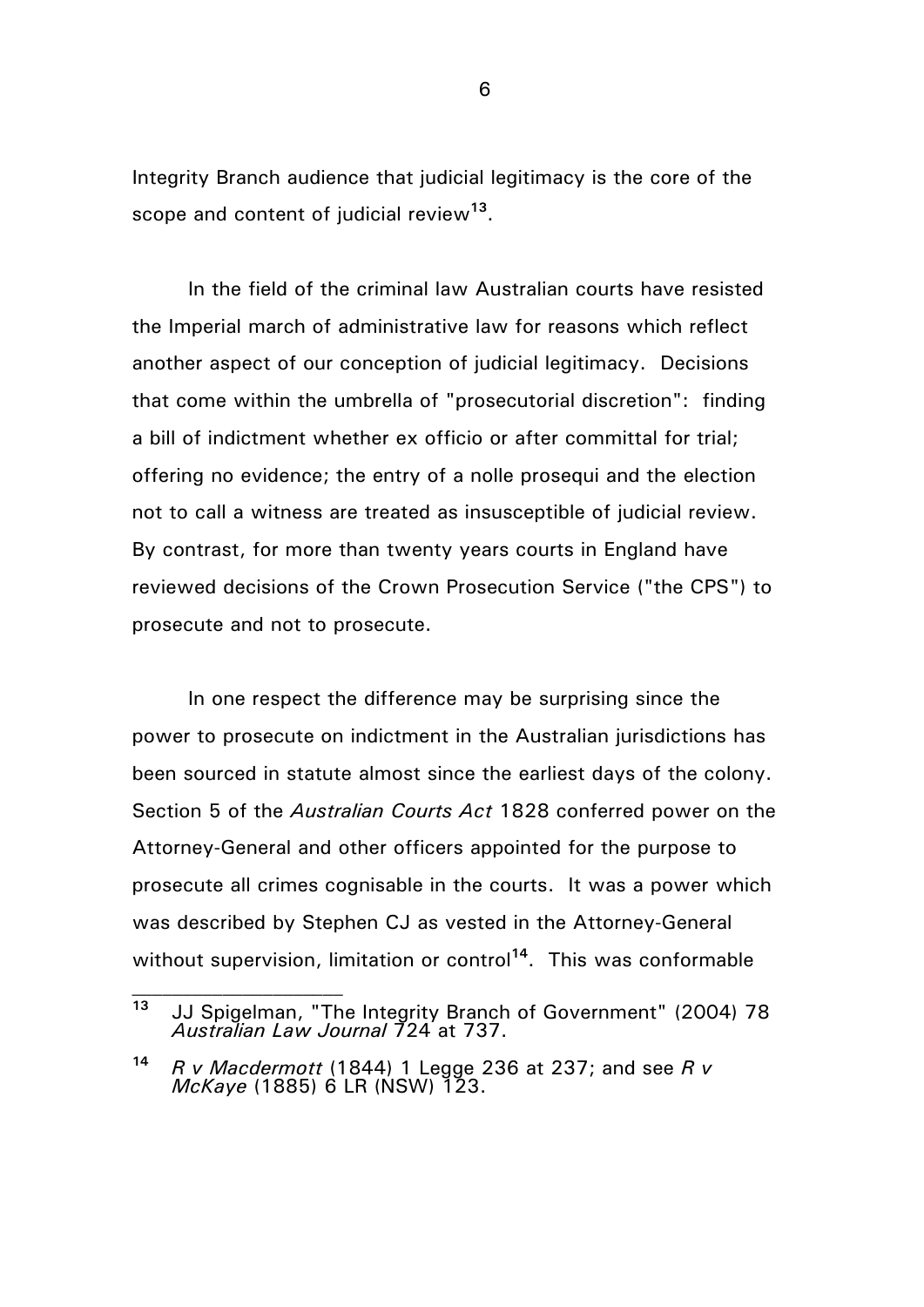with the view taken of the English Attorney-General's prerogative power to enter a nolle prosequi or to present an ex officio information**<sup>15</sup>** .

This orthodoxy was challenged by Alexander and Thomas Barton following the Attorney-General's decision to file an ex officio indictments against them before the conclusion of their committal hearing**<sup>16</sup>**. The determination was made under the power conferred by s 5 before the establishment of the Director of Public Prosecutions. The Bartons argued that the power, being statutory, must be subject to review. Their alternative argument, which anticipated the decision of the House of Lords in the *GCHQ Case***<sup>17</sup>** , contended that the equivalent prerogative power was itself reviewable.

Each contention received short shrift in the High Court. The purpose of s 5 was said to be to confer power of the same kind as exercised by the Attorney-General in England. These powers with respect to the institution and maintenance of proceedings on

**<sup>15</sup>** *R v Allen* (1862) 1 B & S 850 [121 ER 929]; *R (on the Prosecution of Tomlinson) v Comptroller-General of Patents, Designs and Trademarks* [1899] 1 QB 909 at 914 per AL Smith LJ.

**<sup>16</sup>** *Barton v The Queen* (1980) 147 CLR 75.

**<sup>17</sup>** *Council of Civil Service Unions v Minister for the Civil Service* [1985] AC 374.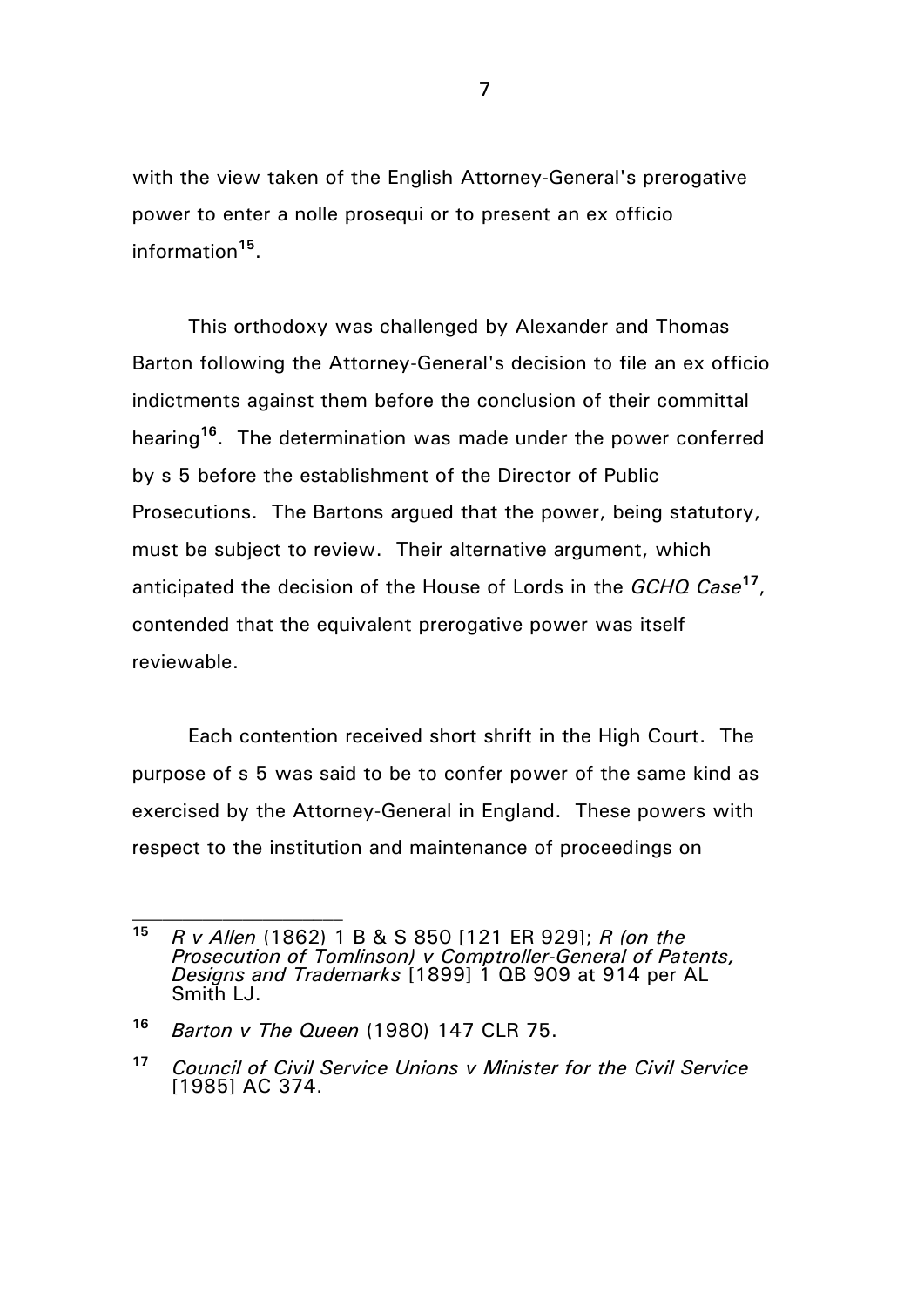indictment were explained by Viscount Dilhorne in *Gouriet v Union of Post Office Workers***<sup>18</sup>**:

"[The Attorney General] may stop any prosecution on indictment by entering a nolle prosequi. He merely has to sign a piece of paper saying that he does not wish the prosecution to continue. He need not give any reasons. He can direct the institution of a prosecution and direct the Director of Public Prosecutions to take over the conduct of any criminal proceedings and he may tell him to offer no evidence. In the exercise of these powers he is not subject to direction by his ministerial colleagues or to the control and supervision of the courts."

Gibbs A-CJ and Mason J in their joint reasons in *Barton* considered that it had not been the Parliament's intention to make the New South Wales' Attorney-General's decision to file an information subject to review. Importantly, their Honours pointed out that it was considered undesirable for the court whose function it is to determine guilt or innocence to become too closely involved in the determination of whether a prosecution should be brought**<sup>19</sup>** .

The foundations for the modern English approach are sourced in decisions which predate the GCHQ Case, starting with *R v Commissioner of Police of the Metropolis; Ex parte Blackburn***<sup>20</sup>** . In the mid-1960s there was a question as to whether roulette and

- **<sup>19</sup>** (1980) 147 CLR 75 at 94-95.
- **<sup>20</sup>** [1968] 2 QB 118.

**<sup>18</sup>** [1978] AC 435 at 487.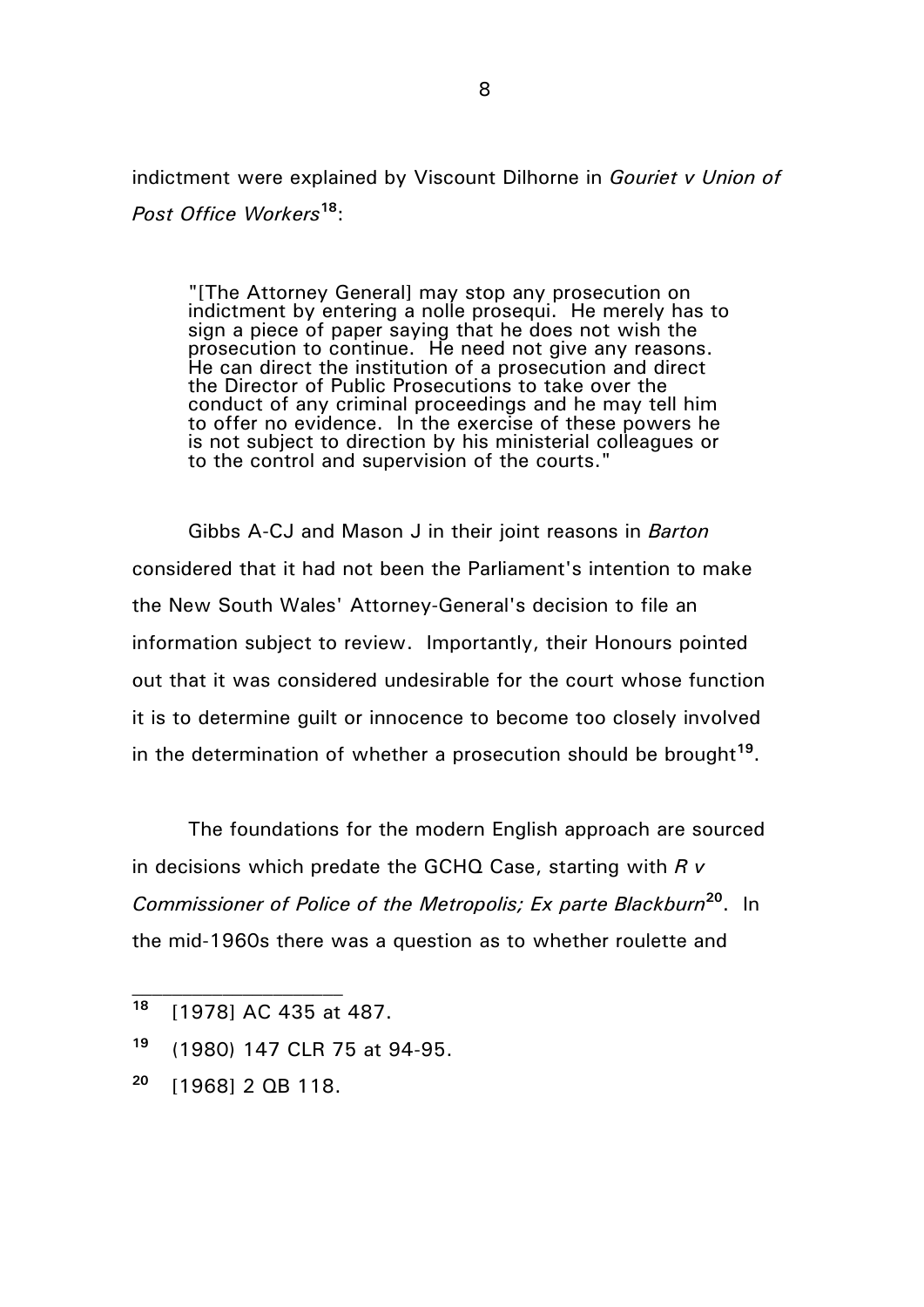other games in which the bank had an advantage were made unlawful under the English gaming legislation. Pending the determination of this question in the *Kursaal Casino* case, the Commissioner of the Metropolitan Police issued a directive that police were to cease routine policing of gaming clubs**<sup>21</sup>** .

Mr Blackburn, a private citizen, moved in the Divisional Court for mandamus to compel the Commissioner to enforce the gaming laws. The motion was dismissed and Mr Blackburn appealed to the Court of Appeal. By the time the appeal came on, the unlawfulness of roulette had been confirmed by the House of Lords **<sup>22</sup>**and the Commissioner had made clear that it was the intention of the Metropolitan Police to enforce the law in accordance with the decision. Mr Blackburn's appeal was dismissed but not without the Court addressing its power to compel the Executive to enforce the law.

Lord Denning MR observed that there were many areas of the Commissioner's discretionary powers with which the courts would not interfere. However, he allowed an exception in the case of a policy decision not to enforce the law in some particular respect<sup>23</sup>.

**<sup>21</sup>** *Crickitt v Kursaal Casino Ltd* [1968] 1 WLR 53.

**<sup>22</sup>** *Crickitt v Kursaal Casino Ltd* [1968] 1 WLR 53.

**<sup>23</sup>** *R v Commissioner of Police of the Metropolis; Ex parte Blackburn* [1968] 2 QB 118 at 136-137.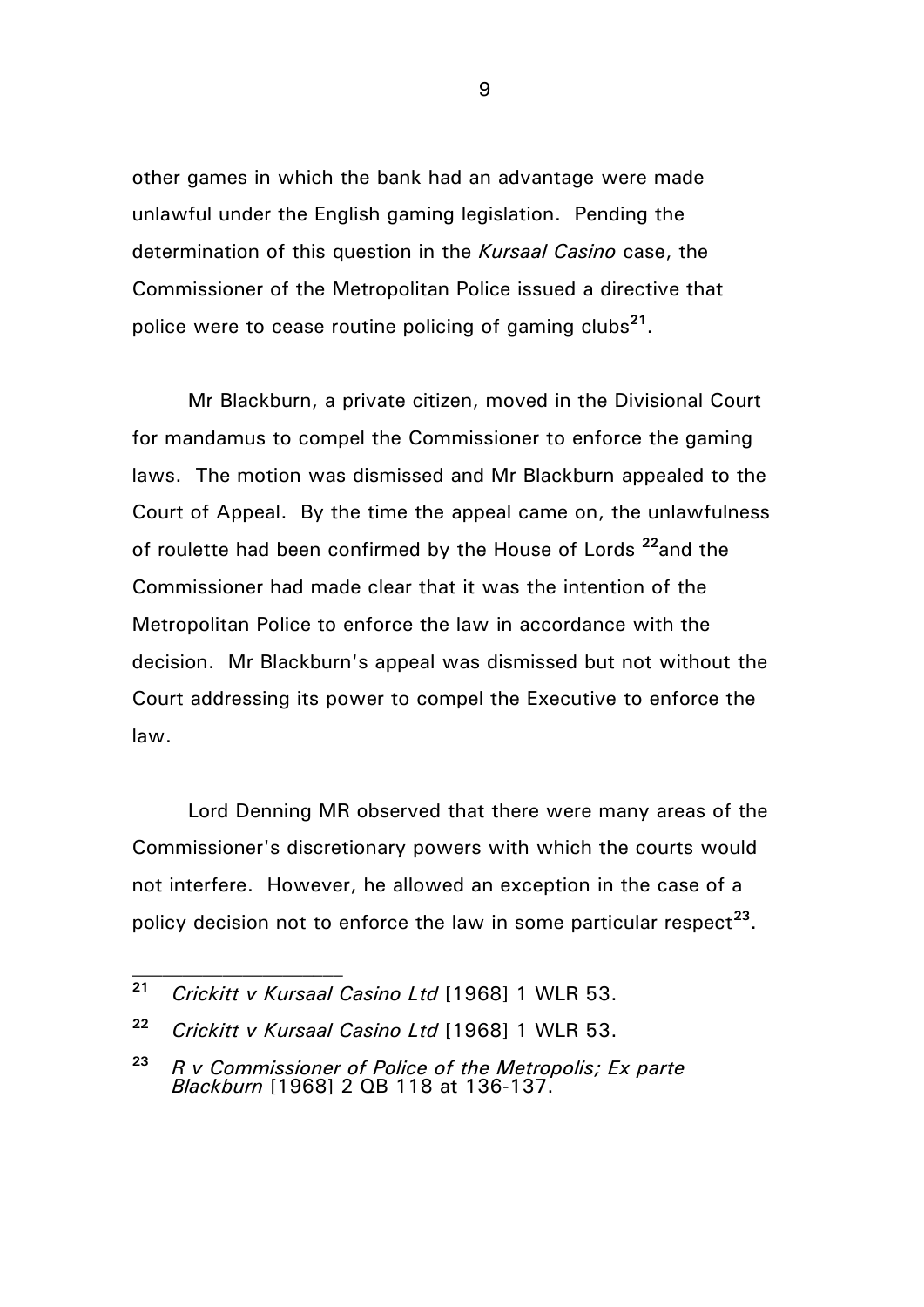To similar effect, Edmund-Davies LJ said that English law was not powerless against those appointed to enforce it who "merely cocked a snook at it" **24** . Salmon LJ, in less colourful terms, expressed the same view**<sup>25</sup>** .

The statements in *Blackburn* and two decisions in which judicial review went to supervise the exercise of discretionary powers by bodies having prosecutorial functions, the Race Relations Board and the General Counsel of the Bar**<sup>26</sup>** , were relied upon by the Divisional Court in holding it had the power to review the decision of the CPS to prosecute two juveniles: *R v Chief Constable of the Kent County Constabulary; Ex parte L***<sup>27</sup>** . The decisions were sought to be impugned on *Wednesbury* grounds. Watkins LJ doubted the availability of judicial review of the decision of the CPS to prosecute an adult: the danger of opening the door too wide to the review of prosecutorial discretion was manifest in such cases. This was by way of contrast with the "special position" of juveniles. The legal, as distinct from policy, basis for the distinction was not explored. In

**<sup>24</sup>** *R v Commissioner of Police of the Metropolis; Ex parte Blackburn* [1968] 2 QB 118 at 148.

**<sup>25</sup>** *R v Commissioner of Police of the Metropolis; Ex parte Blackburn* [1968] 2 QB 118 at 138-139.

**<sup>26</sup>** *R v Race Relations Board; Ex parte Selvarajan* [1975] 1 WLR 1686; *R v General Council of the Bar; Ex parte Percival* [1991] 1 QB 212.

**<sup>27</sup>** *R v Chief Constable of the Kent County Constabulary; Ex parte L (a minor)* [1993] 1 All ER 756.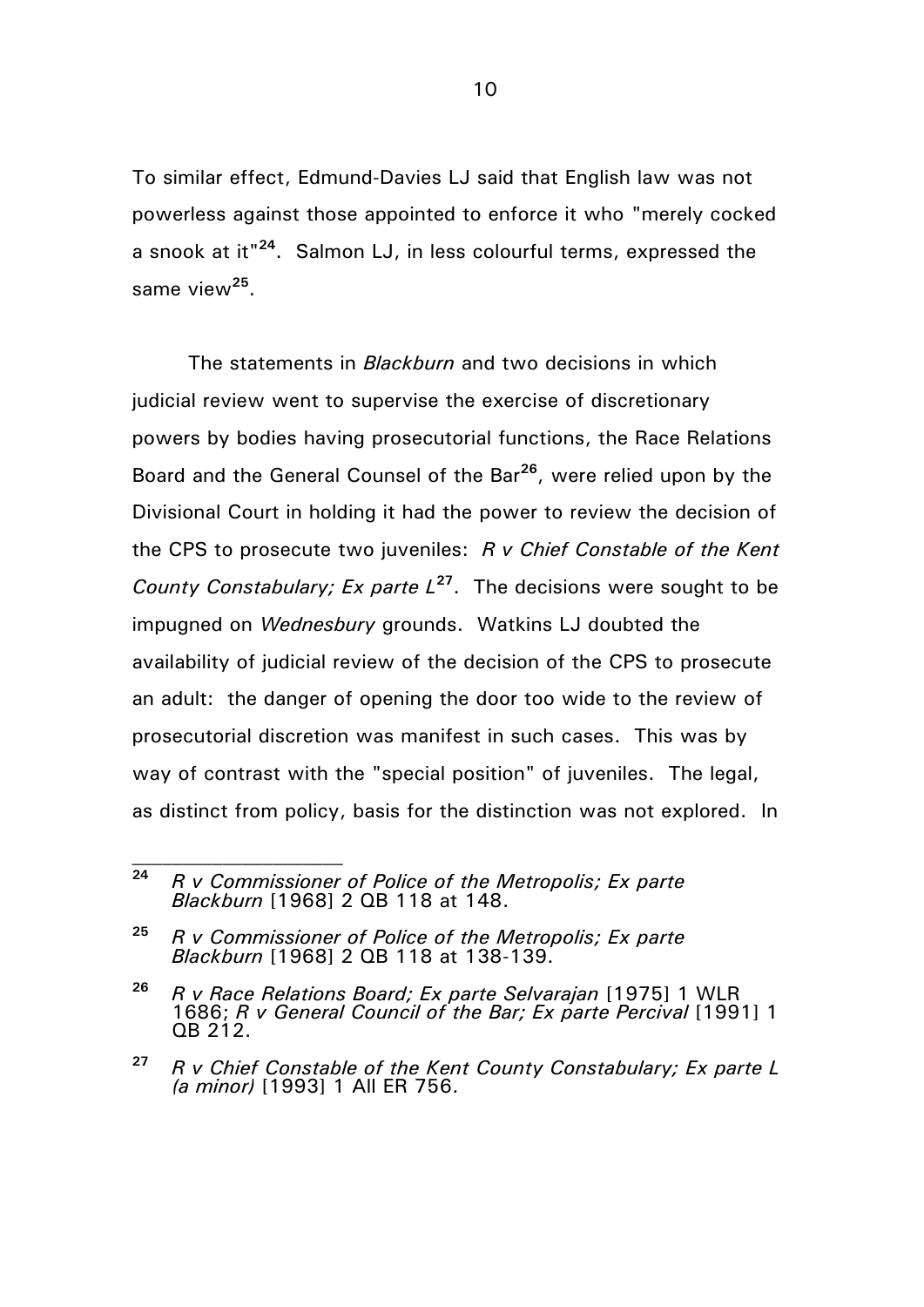particular, there was no consideration of the compatibility of review with the separation of judicial and executive functions.

Within four years of the decision in *L*, the Divisional Court in *R v Director of Public Prosecutions; Ex parte C***<sup>28</sup>** entertained an application for judicial review to quash the decision not to prosecute an adult for the offence of buggery. The proceeding came before Kennedy LJ and appears to have been argued upon common ground that the Court had power to review the decision, albeit the power was to be "sparingly exercised"**<sup>29</sup>** . The Director of Public Prosecutions was required, under his statute, to issue a Code for Crown Prosecutors giving guidance on the general principles to be applied to the decision to institute proceedings. Kennedy LJ held that it would be appropriate for the court to intervene where the Director made the decision not to prosecute applying an unlawful policy, or failing to correctly apply the policy in the Code or if the decision was perverse.

The Code required prosecutors to consider the sufficiency of the evidence to support a prosecution. Kennedy LJ found the prosecutor's decision in *C* was flawed because he had failed to properly assess the sufficiency of the prosecution proofs and

**<sup>28</sup>** [1995] 1 CR App 136.

**<sup>29</sup>** [1995] 1 CR App 136 at 140.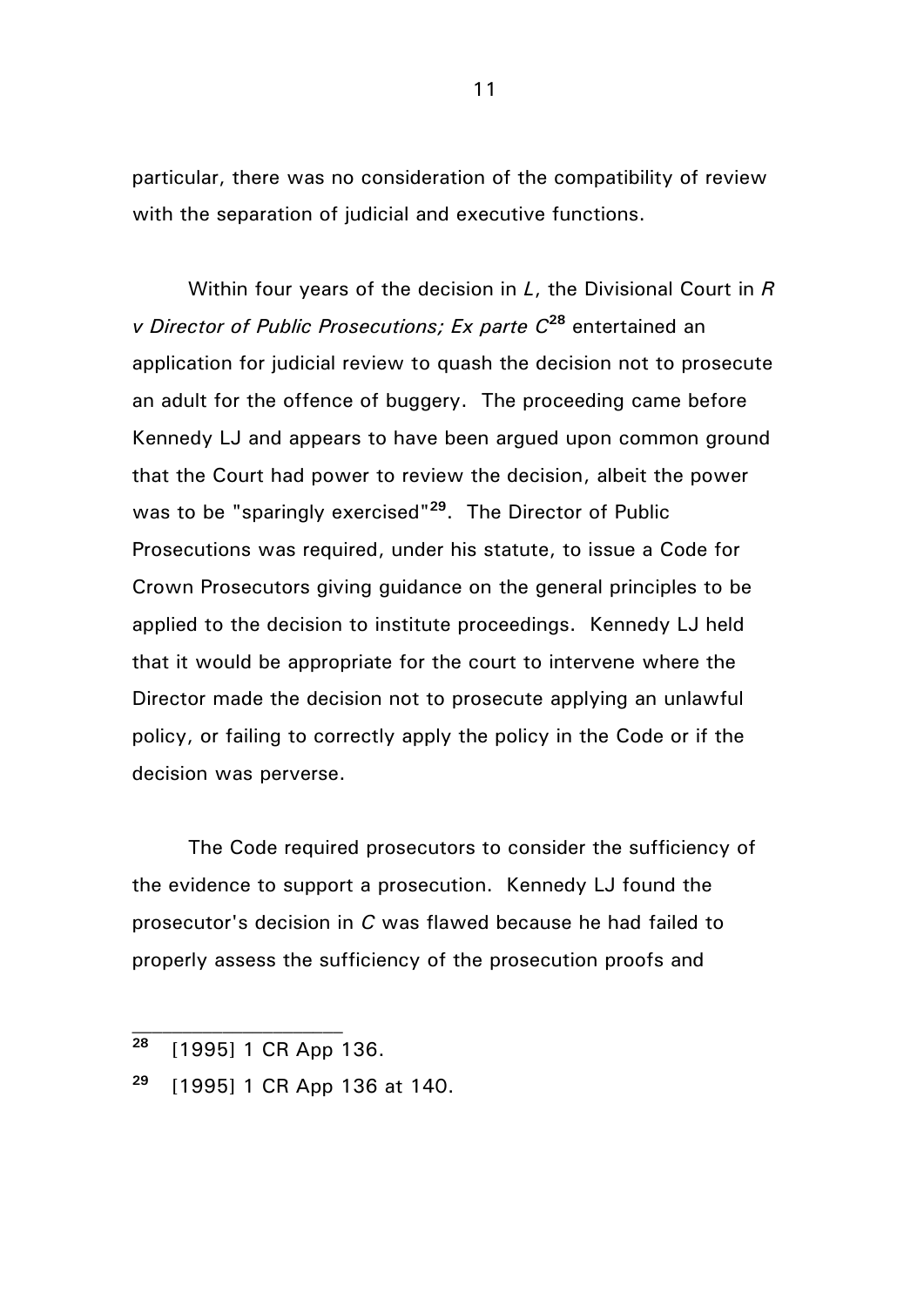available lines of defence**<sup>30</sup>** . The decision was set aside and the matter was remitted to the Director of Public Prosecutions for reconsideration.

The issue was touched on here in *Jago v District Court (NSW)***<sup>31</sup>**by Gaudron J. Her Honour observed that the unreviewability of the prosecutor's discretion had been seen initially as an aspect of the prerogative power but that more recently it had come to be seen as deriving from the nature of the subject matter and the incompatibility of judicial review with the ultimate function of the court in a criminal trial**<sup>32</sup>** . The analysis was developed in her joint reasons with Gummow J in *Maxwell v the Queen***<sup>33</sup>** . There the sentencing judge rejected the accused's plea of guilty to a lesser offence which had been accepted by the prosecution in satisfaction of the indictment. In question was the Court's power to do so. In the Court of Criminal Appeal, Gleeson CJ (as he then was) characterised the issue as at the margin between executive and judicial power**<sup>34</sup>**. His Honour considered it fell on the judicial side of that divide.

- **<sup>30</sup>** [1995] 1 CR App 136 at 144-145.
- **<sup>31</sup>** (1989) 168 CLR 23.
- **<sup>32</sup>** (1989) 168 CLR 23 at 77.
- **<sup>33</sup>** (1996) 184 CLR 501.
- **<sup>34</sup>** *R v Maxwell* (1994) 34 NSWLR 606 at 608.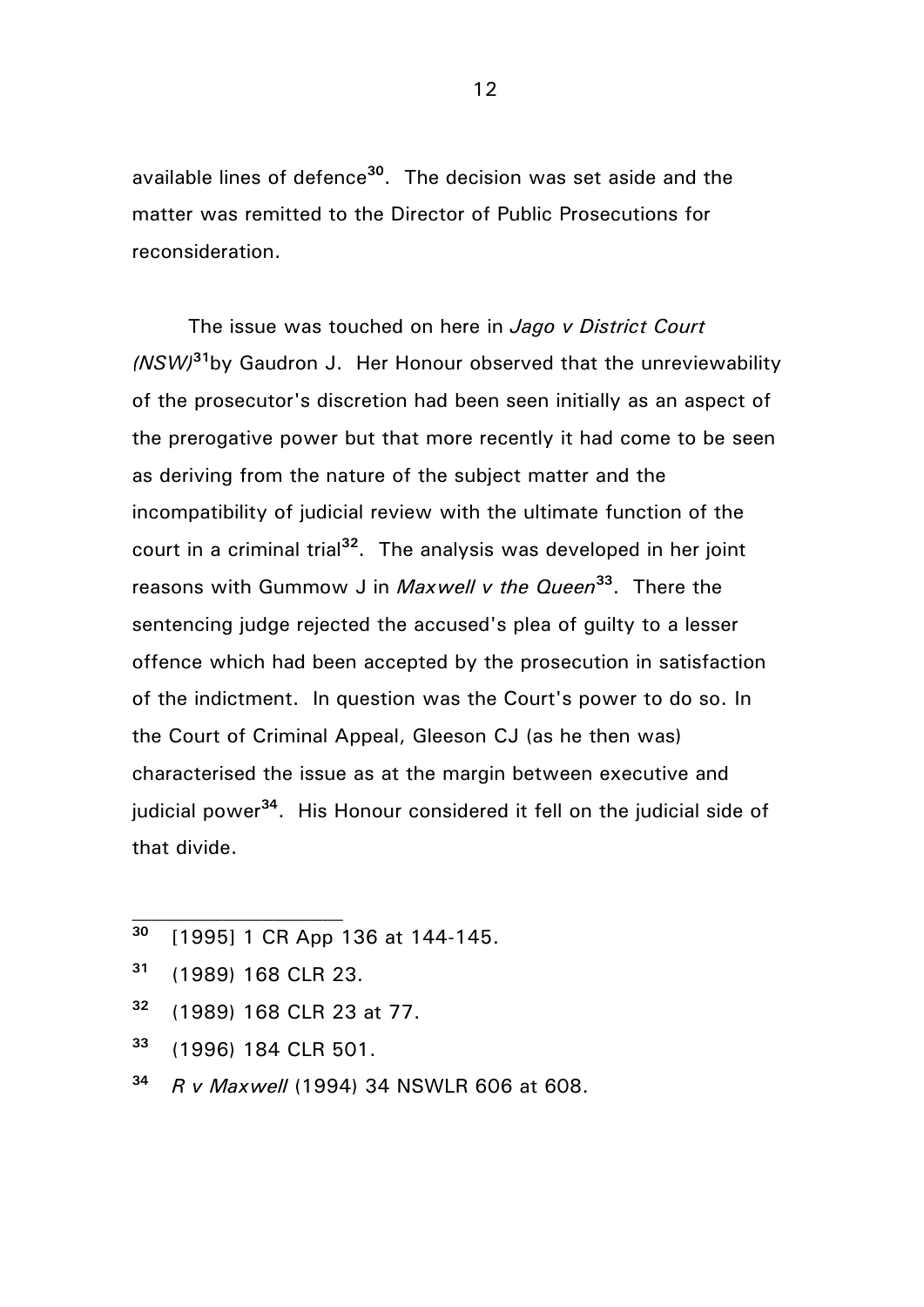Mr Maxwell appealed successfully to the High Court. Gaudron and Gummow JJ pointed out that there could be no doubt as to the Director of Public Prosecution's power to enter a nolle prosequi or to refuse to offer evidence**<sup>35</sup>**. The existence of either power denied that the court could require that the accused be tried on a more serious charge than the charge on which a plea had been accepted. Their Honours went on to say**<sup>36</sup>**:

"It ought now be accepted, in our view, that certain decisions involved in the prosecution process are, of their nature, insusceptible of judicial review. They include decisions whether or not to prosecute, to enter a nolle prosequi, to proceed ex officio, whether or not to present evidence and, which is usually an aspect of one or other of those decisions, decisions as to the particular charge to be laid or prosecuted. The integrity of the judicial process – particularly, its independence and impartiality and the public perception thereof – would be compromised if the courts were to decide or were to be in any way concerned with decisions as to who is to be prosecuted and for what."

This statement of principle was endorsed by five members of the High Court in *Likiardopoulos v The Queen***<sup>37</sup>** .

**<sup>36</sup>** *Maxwell v The Queen* (1996) 184 CLR 501 at 534.

**<sup>35</sup>** *Director of Public Prosecutions Act* 1986 (NSW), s 7(2)(b).

**<sup>37</sup>** (2012) 247 CLR 265 at 280 [37] per Gummow, Hayne, Crennan, Kiefel and Bell JJ; and, see *Elias v The Queen* (2013) 248 CLR 483 at 497 [34]; *Magaming v The Queen* (2013) 252 CLR 381 at 390 [20].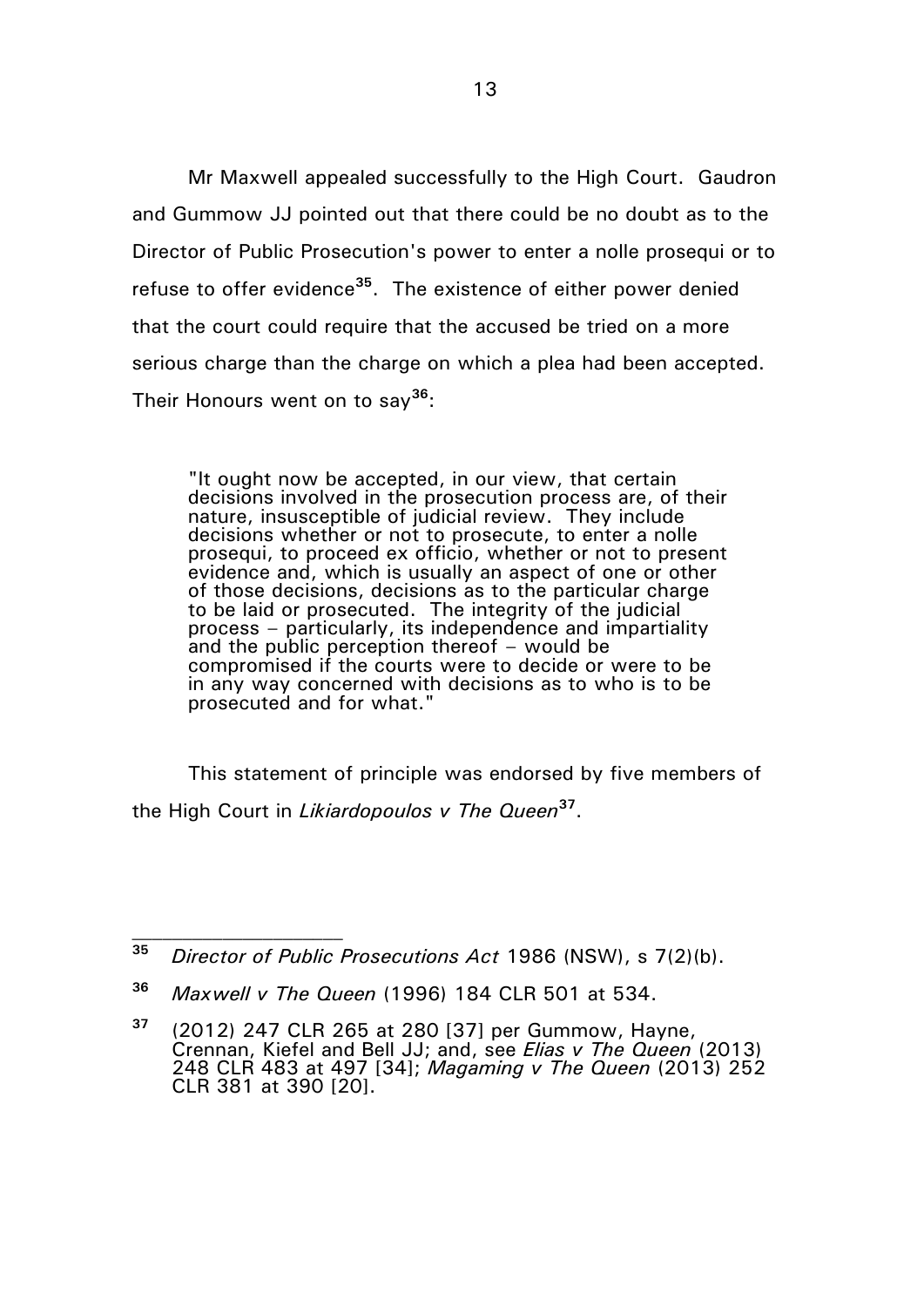In separate reasons, French CJ allowed that the existence of the jurisdiction conferred on the High Court by s 75(v) of the Constitution and the constitutionally protected supervisory role of the Supreme Courts of the States raises a question of whether there is any statutory power or discretion which, as a matter of principle, can be said to be insusceptible of judicial review**<sup>38</sup>** . Nonetheless, his Honour described the general unreviewability of prosecutorial decisions as resting on the impartiality of the judicial process and the separation of judicial and executive powers**<sup>39</sup>** .

French CJ had considered the review of prosecutorial discretion in the context of the powers conferred on the Director of Public Prosecutions under the Constitution of Fiji when he sat as a member of the Supreme Court of Fiji in *Matalulu v Director of Public Prosecutions***<sup>40</sup>** . The claimant sought judicial review of the decision of the Director of Public Prosecutions to enter a nolle prosequi bringing to an end a private prosecution that the Director had taken over. The court said that the Director of Public Prosecutions' powers, sourced in the Constitution, were not to be treated as a modern formulation of ancient prerogative authority and were subject to established principles of judicial review.

**<sup>38</sup>** (2012) 247 CLR 265 at 269-274 [4].

**<sup>39</sup>** (2012) 247 CLR 265 at 269 [2].

**<sup>40</sup>** [2003] 4 LRC 712.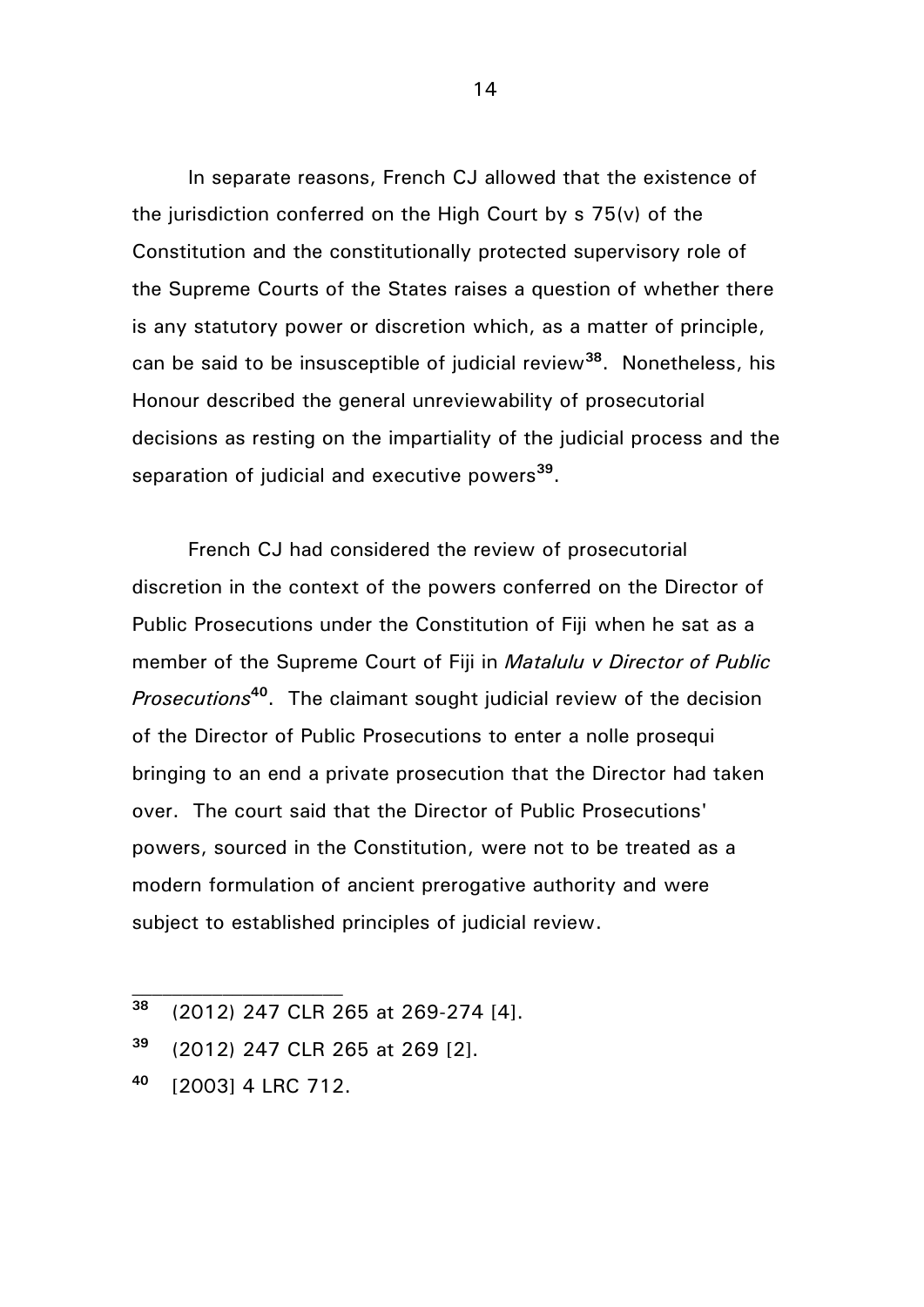The Privy Council approved the reasoning of the Court in *Matalulu* in dealing with a like challenge to the exercise of the discretionary powers of the Director of Public Prosecutions of Mauritius**<sup>41</sup>**. Lord Bingham gave the reasons of the Privy Council, distinguishing *Gouriet* as a case concerned with a non-statutory power deriving from the royal prerogative**<sup>42</sup>**. His Lordship observed that the Mauritian Director of Public Prosecutions' position was more closely aligned with that of the Director of Public Prosecutions in England whose decisions had been held not to be immune from review**<sup>43</sup>**. The reference was to Kennedy LJ's judgment in *Ex parte C* and the decisions following it.

The Canadian courts share the Australian concern with the incompatibility of judicial review of the exercise of prosecutorial discretion**<sup>44</sup>** . Recently, in *R v Anderson,* the Supreme Court of Canada, affirming its earlier statement in *Power,* said**<sup>45</sup>**:

**<sup>41</sup>** *Mohit v Director of Public Prosecutions of Mauritius* [2006] 1 WLR 3343 at 3348 [11].

**<sup>42</sup>** *Mohit v Director of Public Prosecutions of Mauritius* [2006] 1 WLR 3343 at 3350 [14].

**<sup>43</sup>** *Mohit v Director of Public Prosecutions of Mauritius* [2006] 1 WLR 3343 at 3351 [14].

**<sup>44</sup>** *Kostuch (Informant) v Attorney General of Alberta* (1995) 128 DLR (4th) 440 at 449; *R v Power* (1994) 1 SCR 601 at 622- 623.

**<sup>45</sup>** *R v Anderson* (2014) 2 SCR 167 at 184 [32] citing *R v Power*  (1994) 1 SCR 601 at 627.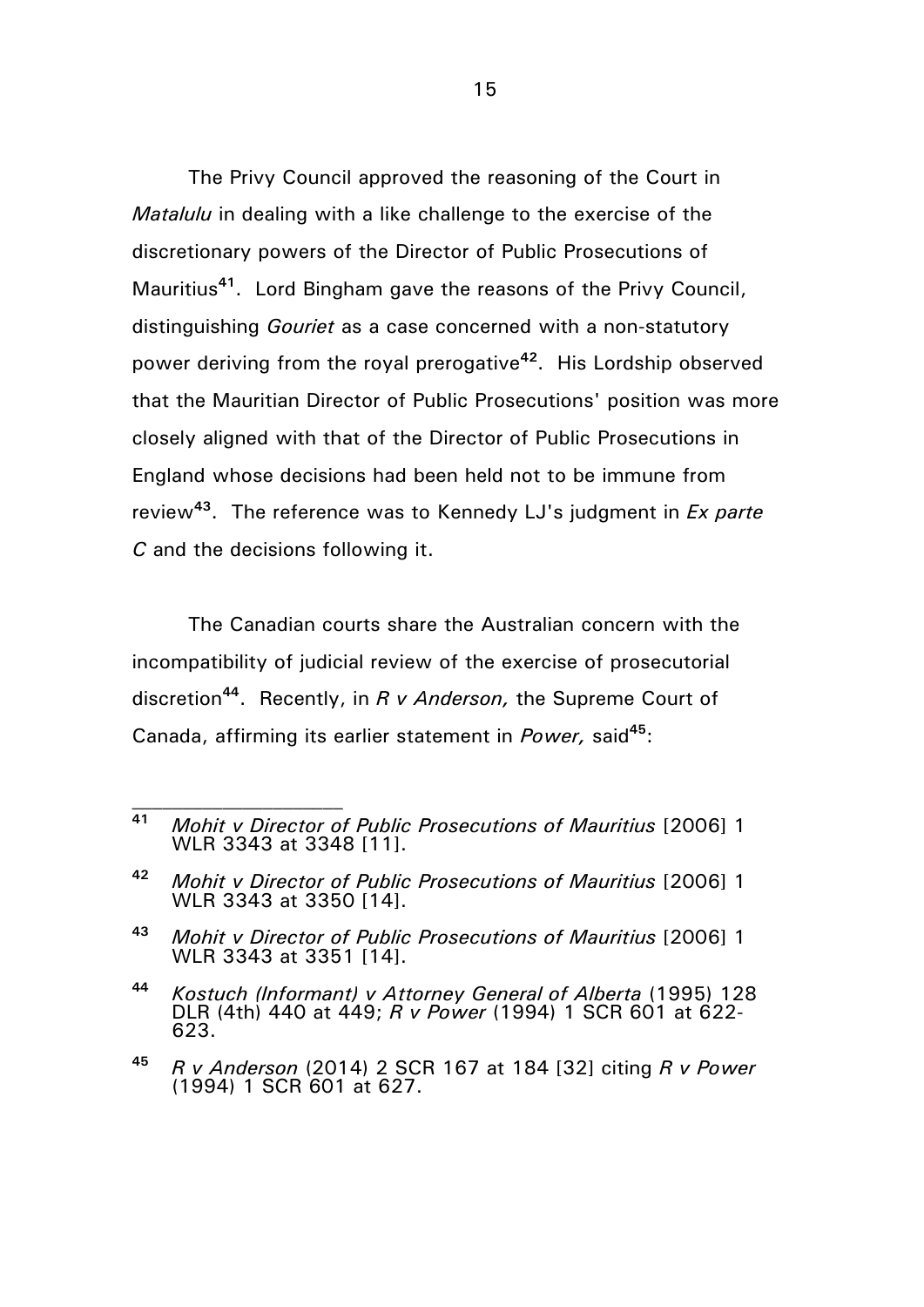"The Crown cannot function as a prosecutor before the court while also serving under its general supervision. The court, in turn, cannot both supervise the exercise of prosecutorial discretion and act as an impartial arbitrator of the case presented to it."

The English courts have tended not to analyse the question in terms of the separation of powers. Underlying the English approach is a concern that immunising prosecutorial discretion from judicial review may deny the victim any means of redress. This explains why a different test of lesser stringency is applied to the review of decisions *not* to prosecute**<sup>46</sup>** .

The approach is exemplified by the decision in *R v Director of Public Prosecutions, Ex parte Manning***<sup>47</sup>** . A prisoner died of asphyxia while being carried by prison officers following an incident. The Coroner's jury returned a verdict of "unlawful killing". The Director of Public Prosecutions considered that there was insufficient evidence against any individual to justify a prosecution for manslaughter. The Director briefed senior Treasury counsel to review his decision. Counsel provided a detailed advice agreeing with the Director's conclusion. In the result the Director determined not to prosecute any person.

**<sup>46</sup>** *Ex parte Kebiline* [2000] 2 AC 326; *R (Corner House Research & Another) v Director of Serious Fraud Office* [2009] 1 AC 756; *R (E) v Director of Public Prosecutions* [2012] 1 Crim App R 6 at [50].

**<sup>47</sup>** [2001] QB 330.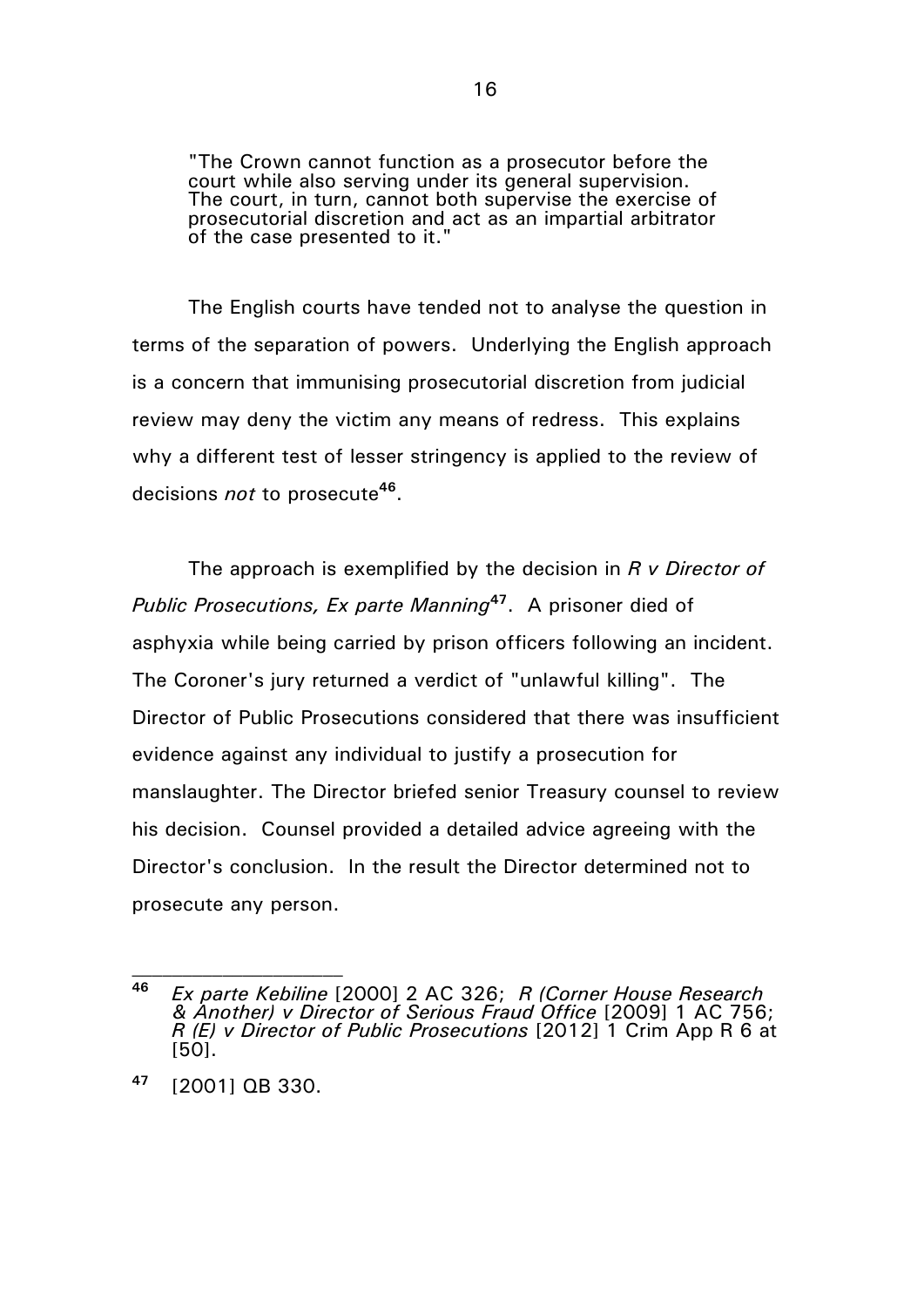The sisters of the deceased brought an application for judicial review. In the Divisional Court Lord Bingham observed that it will often be impossible to stigmatise a judgment whether to prosecute or not as wrong even if one disagrees with it**<sup>48</sup>** . Nonetheless, his Lordship cautioned that the standard of review should not be set too high, since it is the only means by which the citizen can seek redress against a decision not to prosecute and if the test were too exacting an effective remedy would be denied**<sup>49</sup>** . His Lordship approached the application on a view that the death of a person in custody must always raise concern and where following an inquest the jury returns a verdict of unlawful killing the "ordinary expectation would naturally be that a prosecution would follow"**<sup>50</sup>** .

A number of flaws in the reasoning of counsel who conducted the review were identified in *Manning*. These were matters that should have been taken into account in assessing the prospects of a successful prosecution and the failure to do so vitiated the Director's decision. The decision was quashed and the matter remitted to the Director of Public Prosecutions for reconsideration.

**<sup>48</sup>** *R v Director of Public Prosecutions; Ex parte Manning* [2001] QB 330 at 344 [23].

**<sup>49</sup>** *R v Director of Public Prosecutions; Ex parte Manning* [2001] QB 330 at 344 [23]; and, see *R (Corner House Research & Anor) v Director of Serious Fraud Office* [2009] 1 AC 756.

**<sup>50</sup>** *R v Director of Public Prosecutions; Ex parte Manning* [2001] QB 330 at 347 [33].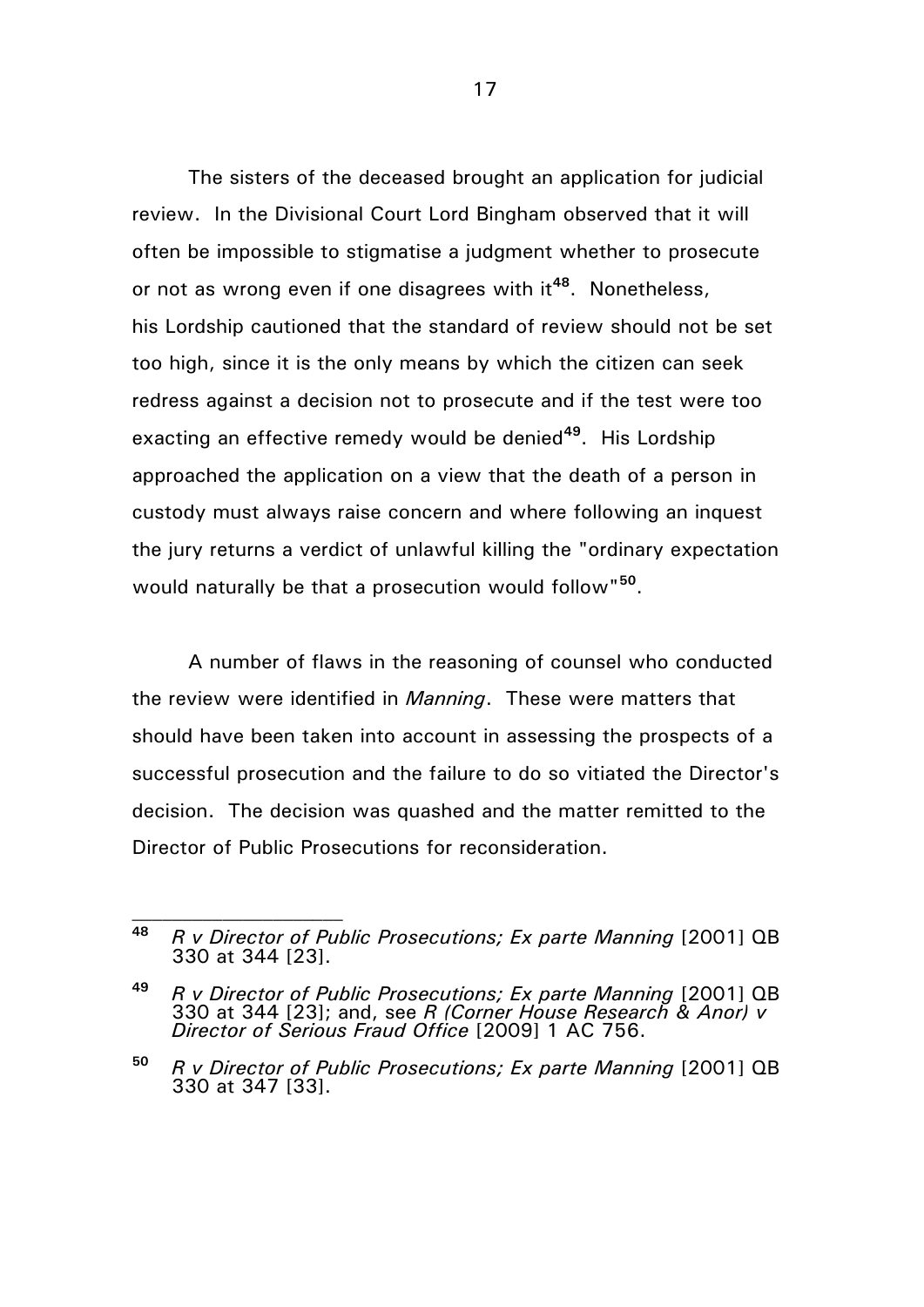*Manning* is not the only occasion on which the Court has directed the Director of Public Prosecutions to reconsider a decision not to prosecute in a case in which a Coroner's jury has returned a verdict of unlawful killing**<sup>51</sup>**. So, too, the Court has directed reconsideration of a decision not to prosecute where the victim of an assault has been awarded damages in a civil action. The Divisional Court held that "very careful analysis" was required if the Director of Public Prosecutions was to determine not to institute a criminal prosecution in light of the detailed findings made by the judge in the civil action**<sup>52</sup>** .

Analysis of the sufficiency of evidence to support a successful prosecution may strike an Australian audience as in tension with maintenance of the court's impartiality, a perspective informed by the strict separation of powers for which our Constitution provides. Equally, to an Australian audience, the concept of the victim's "right" to seek redress against a decision of the Director of Public Prosecutions not to prosecute may seem in tension with the assumptions on which our system of adversarial criminal justice proceeds.

**<sup>51</sup>** *R v Director of Public Prosecutions, Ex parte Jones (Timothy)* [2000] Crim LR 858.

**<sup>52</sup>** *R v Director of Public Prosecutions, Ex parte Treadaway* (unreported, 31 July 1997, DC).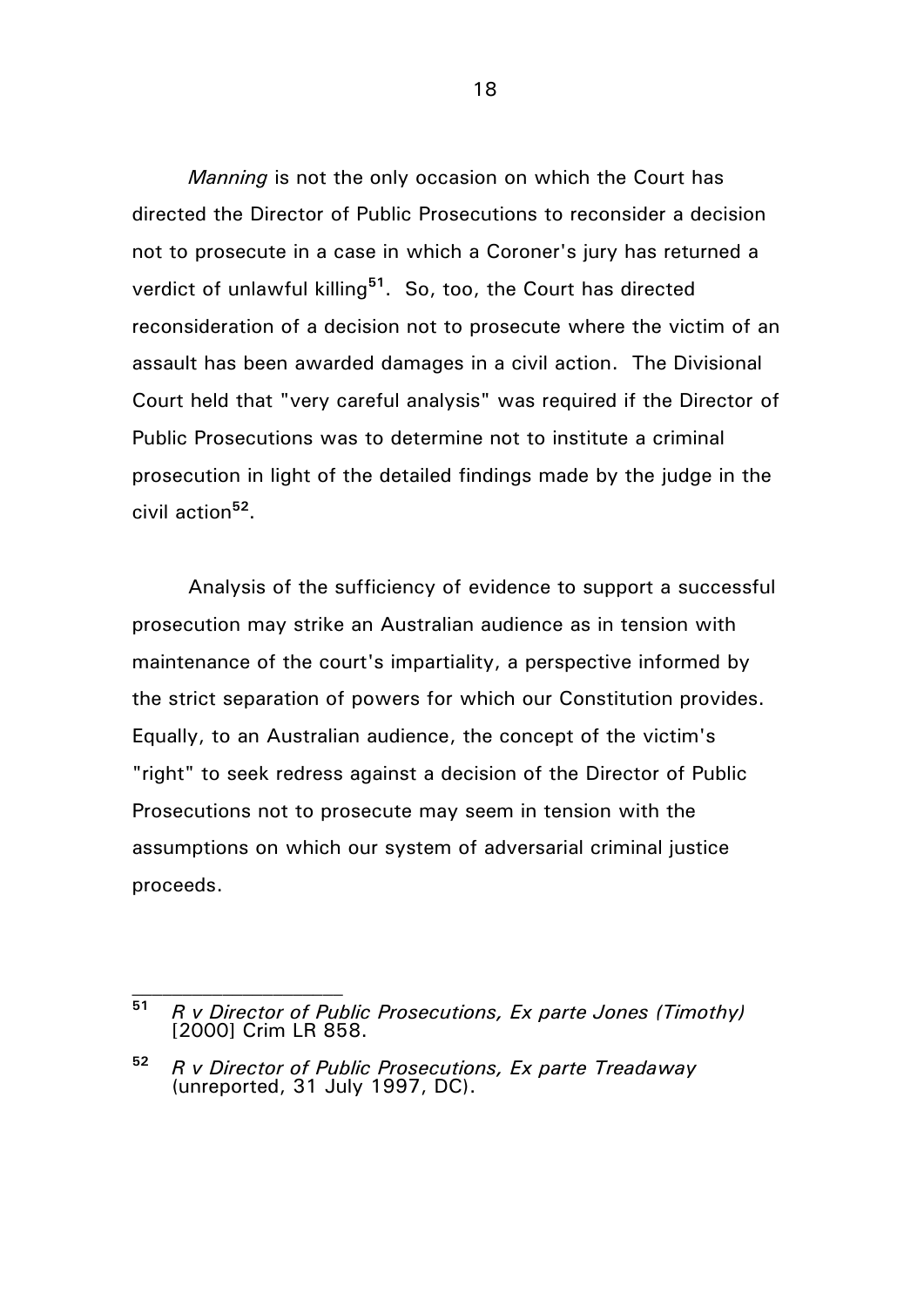The English approach at least in some respects reflects wider European influences. In 1985, the Committee of Ministers of the Member States of Europe adopted a recommendation that victims should have the right to seek a review of a decision not to prosecute. Such a right was incorporated as proposed Article 10 in a draft Directive of the European Parliament**<sup>53</sup>** .

The draft Directive was adopted by the European Parliament in October 2012**<sup>54</sup>**. The Directive formally establishes minimum standards on the rights, support and protection of victims of crime. Article 11 requires Member States to ensure that victims have the right to a review of a decision not to prosecute.

The existence of a right of this kind was recognised by the Court of Appeal (Criminal Division) in *R v Killick***<sup>55</sup>**. In February 2006, two complainants, who each suffered from cerebral palsy, reported to the police that Mr Killick had sexually assaulted them. In April 2006, Mr Killick was arrested and interviewed by the police. He

**<sup>53</sup>** European Commission, Brussels, 18 May 2011, *Proposal for a Directive of the European Parliament and of the Council Establishing Minimum Standards on the Rights, Support and Protection of Victims of Crime*, COM(2011) 275 final at 8.

**<sup>54</sup>** Directive 2012/29/EU of the European Parliament and of the Council of 25 October 2012 establishing minimum standards on the rights, support and protection of victims of crime, and replacing Council Framework Decision 2001/220/JHA, 2012 OJ L315/57.

**<sup>55</sup>** *R v Killick* [2012] 1 Crim App R 10.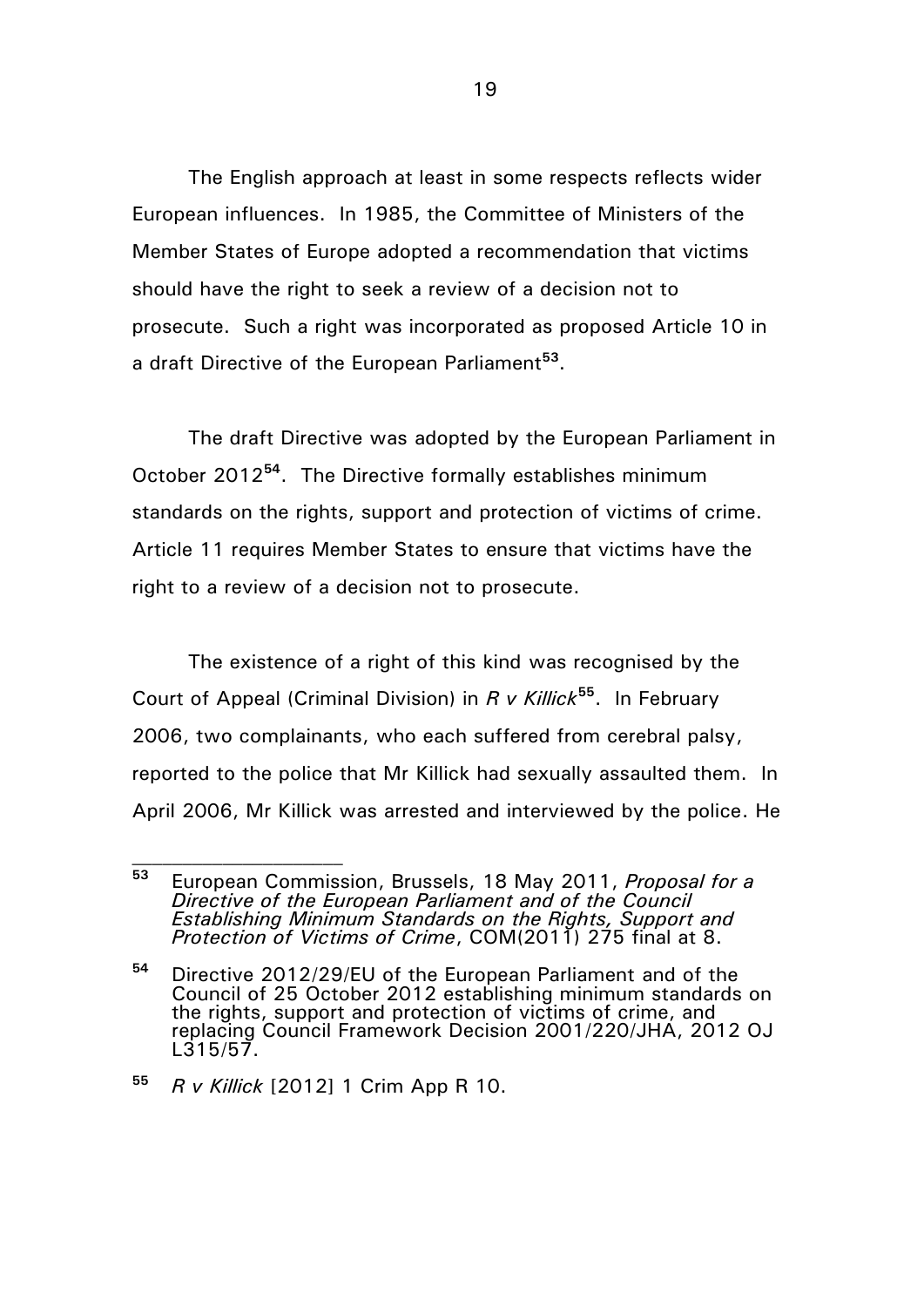denied the allegations. In June 2007, the CPS advised Mr Killick of its determination not to prosecute him.

Following that determination, the complainants' solicitors wrote to the CPS asserting that the decision was unreasonable, in breach of the Code of Practice for Victims of Crime and contrary to provisions of the disability discrimination legislation**<sup>56</sup>** . The CPS instituted an internal review which appears to have been rather elaborate. It took two years. Independent senior counsel was briefed to advise whether all relevant considerations had been taken into account and whether the decision was legally reasonable. In July 2009, the reviewing officer found that the decision was the correct decision**<sup>57</sup>** .

Following this determination, the complainants' solicitors advised the CPS of their clients' intention to commence judicial review proceedings. This advice prompted a further review. Ultimately, the Director of Public Prosecutions accepted advice that his earlier decision was wrong although not legally unreasonable. It was determined that it was in the public interest to prosecute Mr Killick. The complainants were informed of the decision in December 2009. Mr Killick was not informed of the new decision until February 2010, when he was summoned to appear before the

**<sup>56</sup>** *R v Killick* [2012] 1 Crim App R 10 at [27].

**<sup>57</sup>** *R v Killick* [2012] 1 Crim App R 10 at [28], [34].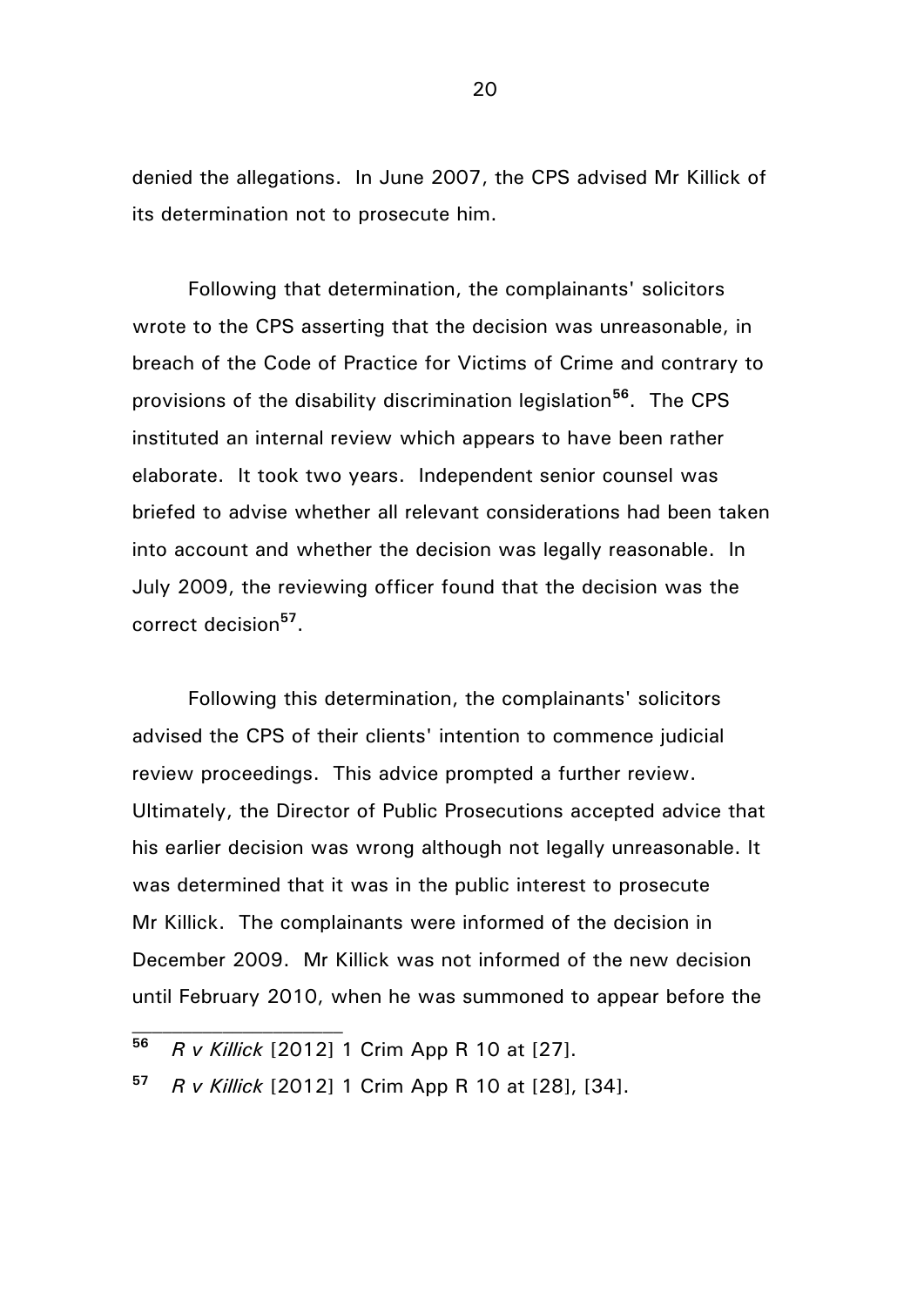Magistrates Court. He applied unsuccessfully for a stay of proceedings on the ground that their continuance amounted to an abuse of process.

In December 2010, Mr Killick was convicted by majority verdict of a number of counts. He was granted leave to appeal against his convictions on a ground which challenged the refusal to stay the proceedings. In dismissing his appeal, the Court of Appeal characterised the Director of Public Prosecutions' initial decision as in reality "a final decision for the victim"**<sup>58</sup>**. Their Lordships said that English law recognised the right of the victim to a review of a decision not to prosecute consistently with the right declared in the draft Directive. In the result, although the delay in the conduct of the review had been lamentable, it had not amounted to an abuse of process.

The focus on the rights of the victim is prominent in the analysis of Toulson LJ in *R (B) v Director Public Prosecutions***<sup>59</sup>** upholding an application for review of the Director's decision to discontinue a prosecution. The decision reflected the prosecutor's view that the victim could not be put before the Court as a reliable witness. The view was informed by a psychiatric report which set out the victim's history of psychotic illness which included that he

**<sup>59</sup>** [2009] 1 WLR 2072.

**<sup>58</sup>** *R v Killick* [2012] 1 Crim App R 10 at [48].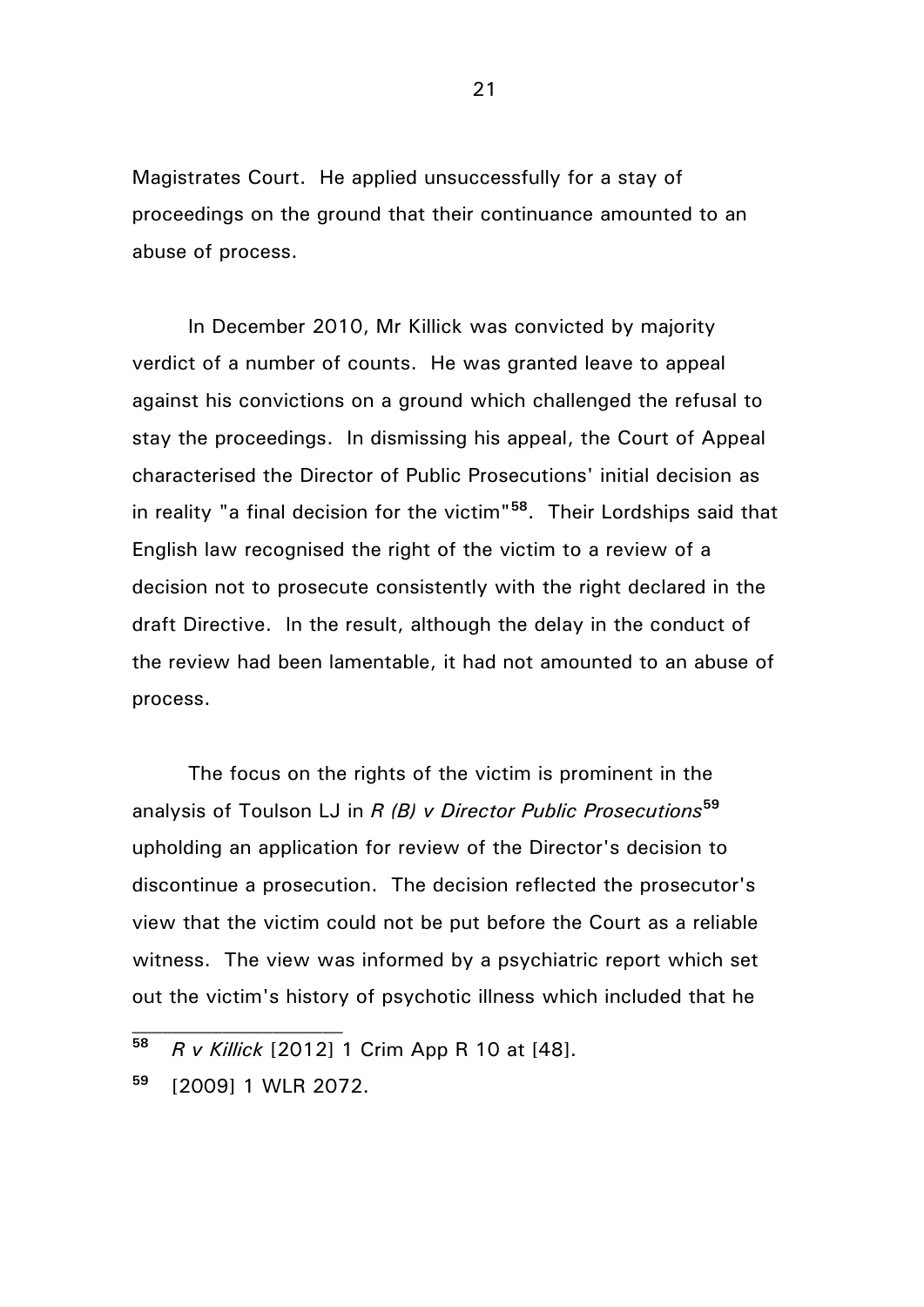had at times held paranoid beliefs about certain people. In the psychiatrist's opinion, the victim was suffering from a mental condition which might affect his perception and recollection of events so as to make his account unreliable.

Judicial review was sought on the ground that the decision to discontinue the prosecution was irrational, failed to have regard to the need to promote equality of opportunity and violated the victim's rights under the European Convention on Human Rights (ECHR). Toulson LJ observed that the victim had given a coherent, and on its face credible, account of the events at a time when they were fresh in his memory. There was no evidence that he entertained hostility towards the defendant or that he had held paranoid beliefs about the defendant. His Lordship noted that the CPS had not attempted to discuss the psychiatrist's report with the victim or his solicitors. His Lordship was troubled by the logical implication of the reasons for discontinuing the prosecution: any person suffering from a mental illness might be assaulted with impunity absent independent evidence.

Toulson LJ concluded that the prosecutor's reasoning was irrational**<sup>60</sup>** and that the decision to terminate the prosecution had been unlawful. It had occasioned humiliation in violation of the

**<sup>60</sup>** *R (on the application of B) v Director of Public Prosecutions* [2009] 1 WLR 2072 at 2088 [55].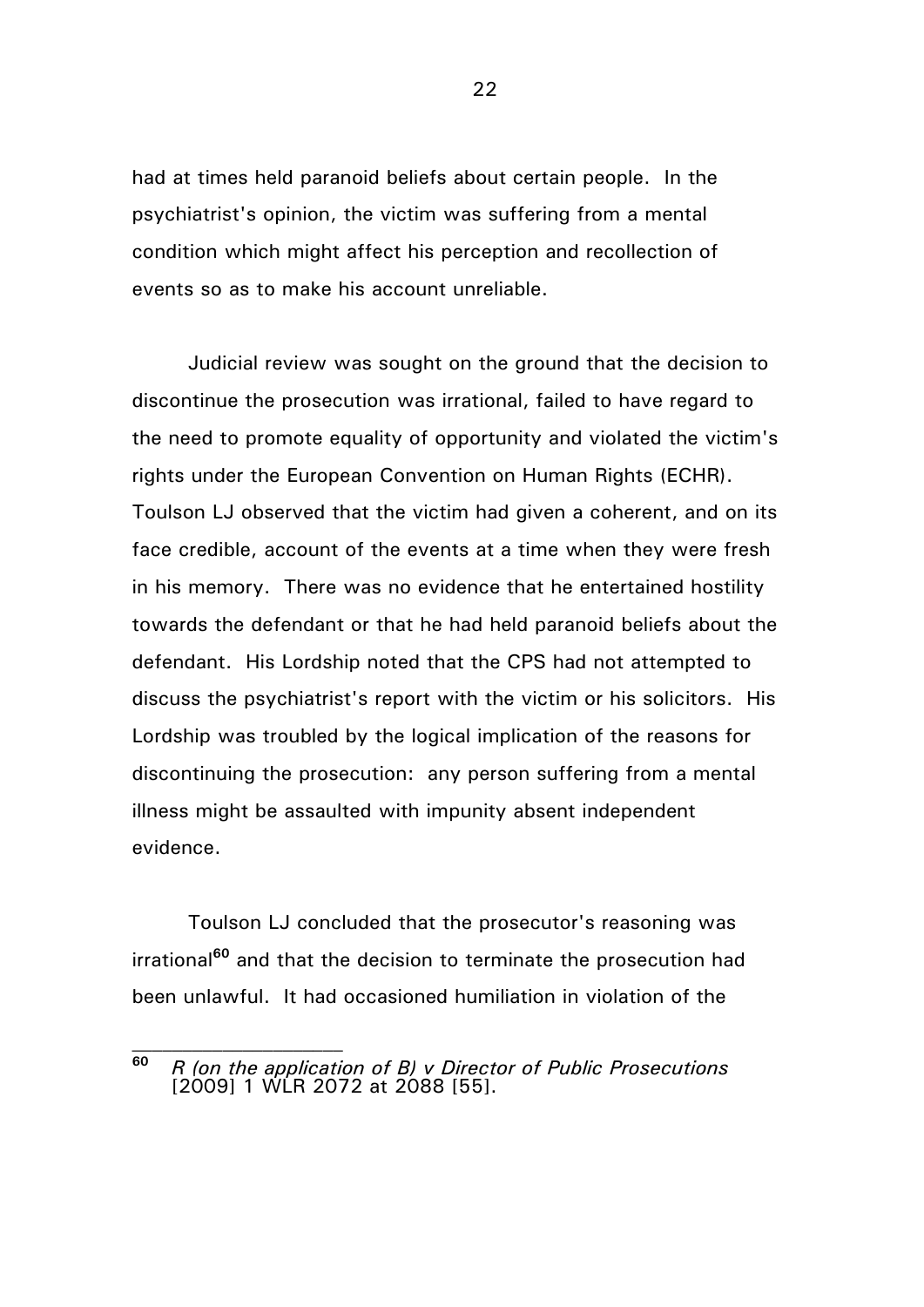claimant's rights under the ECHR. While it could not be assumed that the trial would have resulted in the conviction of the defendant, the complainant was entitled to be compensated for deprivation of the opportunity of having the proceedings run their proper course. He was awarded damages for the injury to his self-respect occasioned by being made to feel that he had been beyond the effective protection of the law.

As Keir Starmer QC, the English Director of Public Prosecutions has noted, the "right" recognised in *Killick* to have a decision not to prosecute reviewed does not turn on unreasonableness in the *Wednesbury* sense but on the less demanding test of whether the original decision was "wrong"**<sup>61</sup>**. He points to the far-reaching consequences of the right. Prosecutors had been reluctant to reopen a decision not to prosecute once the decision had been communicated to the prospective defendant. Mr Starmer observes**<sup>62</sup>**:

"[As] *Killick* recognises, once the interests of the victim are factored in, finality for the suspect has somehow to be adjusted to accommodate the 'right' of the victim to 'seek a review' of a decision not to prosecute. Neither the *Killick* judgment, nor the draft EU Directive referred to in it, qualify that 'right' and so, presumably, it is available to all victims and not just in special or exceptional

**<sup>61</sup>** Starmer QC, "Finality in Criminal Justice: When Should the CPS Reopen a Case?", [2012] *Criminal Law Review* 526 at 527.

**<sup>62</sup>** Starmer QC, "Finality in Criminal Justice: When Should the CPS Reopen a Case?", [2012] *Criminal Law Review* 526 at 528.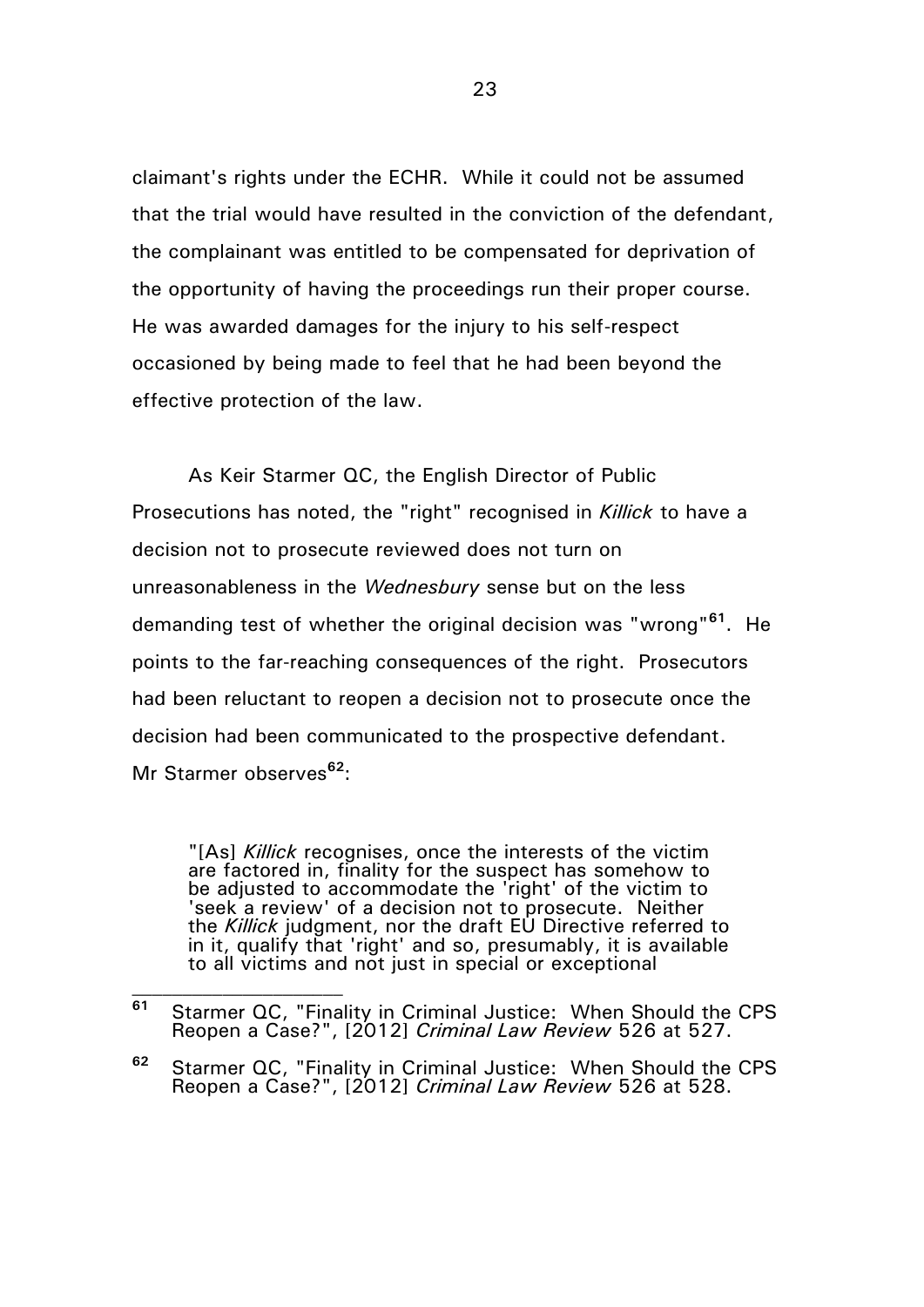circumstances and, equally importantly, presumably the 'right' to a review can only have practical effect if it carries with it a right to have reserved any decision which, on review, is found to be wrong."

This change in approach to the finality of his decisions is said by Mr Starmer to be in line with other adjustments to criminal trial process in recent years of which the most far-reaching was the amendment to the law of double jeopardy**<sup>63</sup>** .

In light of *Killick*, the CPS has established the Victims' Right to Review Scheme (VRR). The victim is given a right to request a review of a decision not to prosecute or to terminate criminal proceedings. The right is limited to "qualifying decisions" which cover all those decisions that result in no prosecution of any person for any offence arising out of an incident. The Administrative Division has distinguished these qualifying decisions from "operational prosecutorial decisions"**<sup>64</sup>**. The latter, being decisions which affect the scope of the prosecution, including the selection of the charge and the number of suspects to be charged. Operational decisions are not susceptible of review. The Administrative Division has said that the prosecutor's independent judgment should be safeguarded rather than subjected to a generalised right of review

**<sup>63</sup>** Starmer QC, "Finality in Criminal Justice: When Should the CPS Reopen a Case?" [2012] *Criminal Law Review* 526 at 530-531.

**<sup>64</sup>** *R (On the application of Abida Chaudhry) v Director of Public Prosecutions* [2016] EWHC 2447 (Admin) at [46](iv).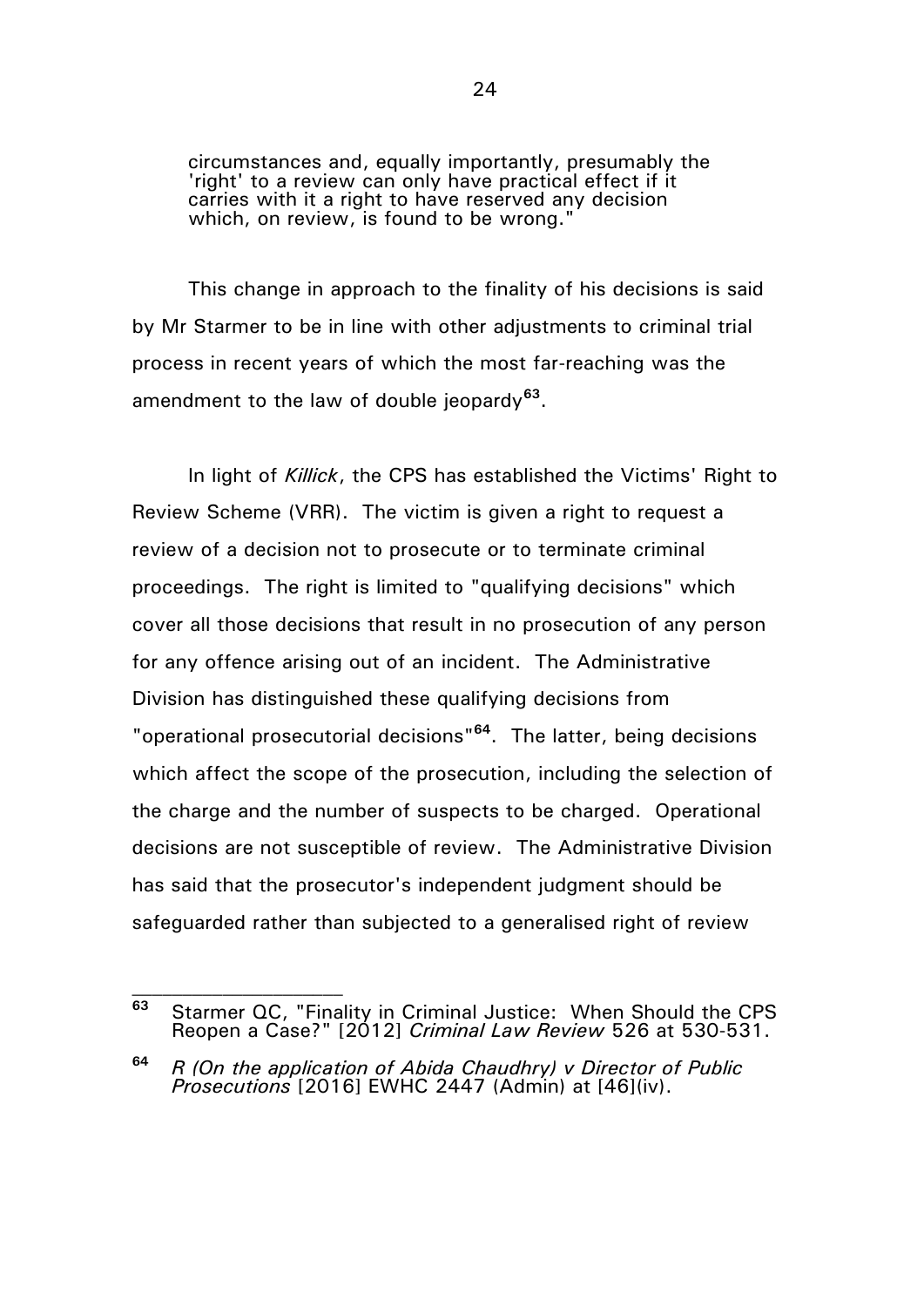and to the defensive considerations which could so easily result<sup>65</sup>. A right to review all cases where charges were brought against some, but not all, suspects would significantly undermine operational prosecutorial discretion and have potentially serious resource implications for the CPS. Gross LJ considered that removal of the limitation of "qualifying decisions" under the VRR would risk disturbing the balance between what he identified as the three interests in the prosecution: the State, the defendant and the victim**<sup>66</sup>** .

The characterisation of the victim as having a distinct "interest" in the prosecution is notable. It is in line with the European Parliament's Directive and perhaps with changes in international criminal law under which victims are classed as participants in proceedings before the International Criminal Court and the Special Tribunal for Lebanon**<sup>67</sup>** .

**<sup>67</sup>** *Rome Statute of the International Criminal Court*, 2187 UNTS 90, art 68(3); *Statute of the Special Tribunal for Lebanon*, S/RES/1757, art 17. Victims may apply to become civil parties before the Extraordinary Chambers in the Courts of Cambodia; McAsey, "Victim Participation at the International Criminal Court and its Impact on Procedural Fairness" (2011) 18 *Australian International Law Journal* 105 at 105-106.

**<sup>65</sup>** *R (On the application of Abida Chaudhry) v Director of Public Prosecutions* [2016] EWHC 2447 (Admin) at [46](i).

**<sup>66</sup>** *R (On the application of Abida Chaudhry) v Director of Public Prosecutions* [2016] EWHC 2447 (Admin) at [46](iv).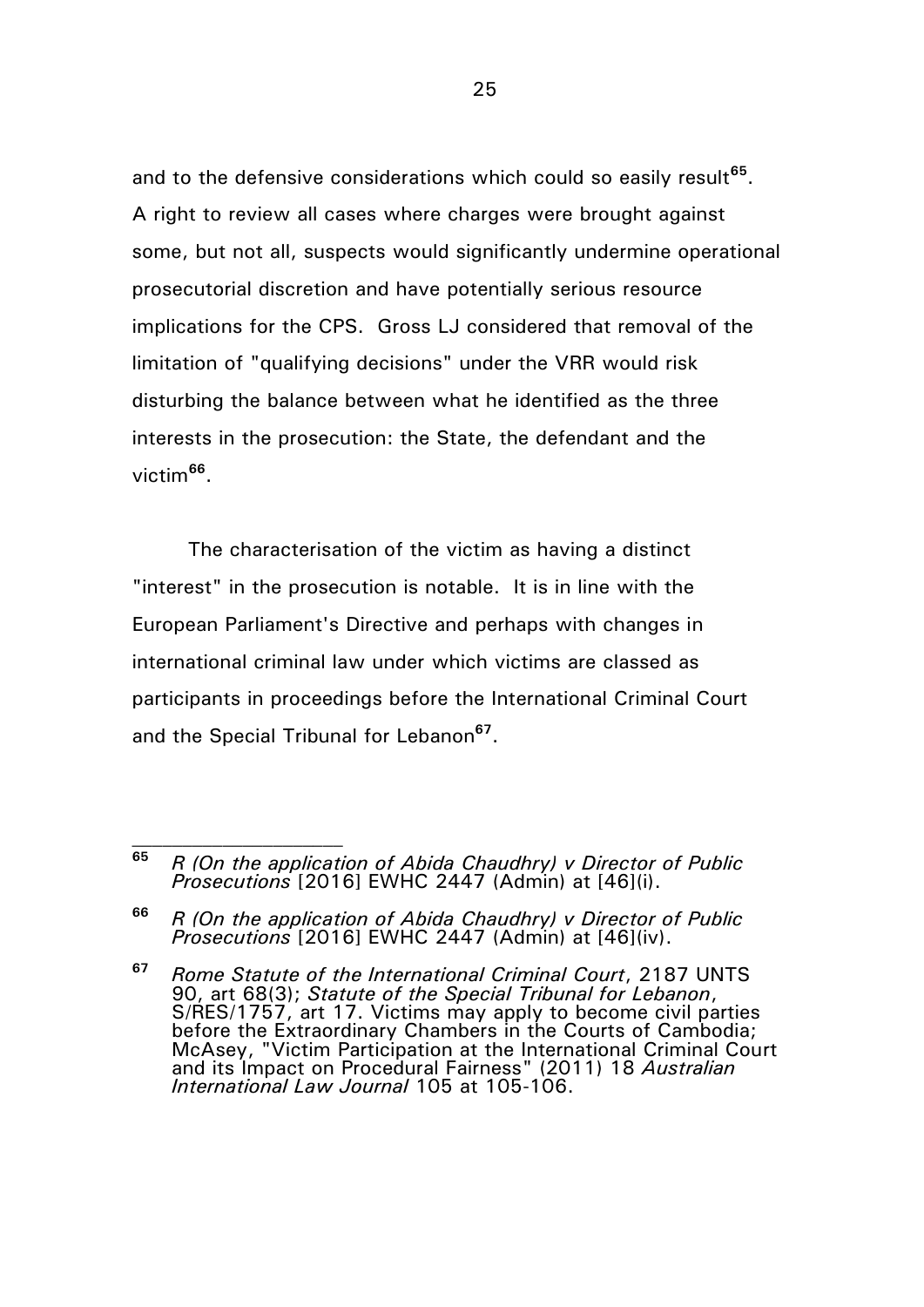The criminal law has long been conceived of as vindicating the interests of society generally and the prosecutor as representing those interests, as distinct from the interests of the investigating police or the victim**<sup>68</sup>**. It is the distinction that Blackstone drew between private and public wrongs, with the latter violating the rights and duties that are due to the whole community "in its social aggregate capacity"**<sup>69</sup>** . The conception of the victim as having a discrete "interest" in the prosecution under our adversarial criminal trial process is controversial. Even more so, is the idea mooted on occasions here, as in England, that the victim should be separately represented at the criminal trial**<sup>70</sup>** . Among other things, it is an idea that is apt to wrongly give rise to a perception of the criminal trial as a contest between victim and the accused. Under a system of

**<sup>68</sup>** Beccaria, *An Essay on Crimes and Punishments*, New edition (1872) at 16; Ashworth, *The Criminal Process: an evaluative study* (1994) at 34-37; Cowdery, *Challenges to Prosecutorial Discretion* (2013) 39(1) Commonwealth Law Bulletin 17 at 19.

**<sup>69</sup>** Blackstone, *Commentaries on the Laws of England*, 1st ed, Vol 4 at 5.

**<sup>70</sup>** Ashworth, "Punishment and Compensation: Victims, Offenders and the State", (1986) 6(1) *Oxford Journal of Legal Studies* 86 at 120; Braiden, "The Case for Separate Legal Representation for Rape Victims", (1999) 93(1) *Law Society Gazette* 5; Currie and Kift, "Add Victims and Stir? Or Change the Recipe? Achieving Justice for Victims of Crime in Queensland" (1999) 6 *James Cook University Law Review* 78 at 107; Kirchengast, "The Integration of Victim Lawyers Into the Adversarial Criminal Trial", paper delivered at the Australian and New Zealand Critical Criminology Conference at the University of Sydney, 1–2 July 2010; Braun, "Legal Representation for Sexual Assault Victims – Possibilities for Law Reform" (2014) 25 *Current Issues in Criminal Justice* 819.